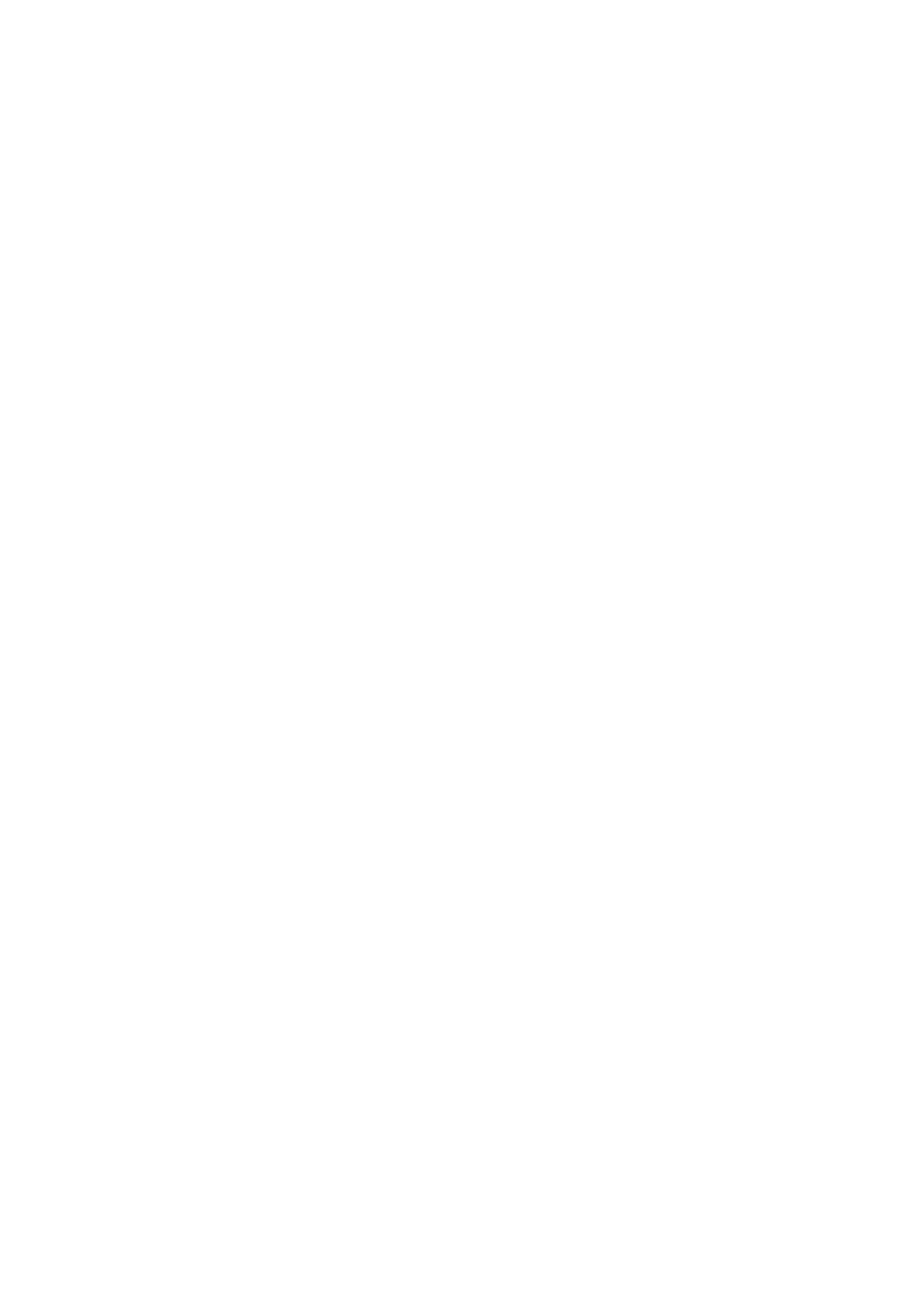تف*کر و کودک*، یژوهشگاه علوم انسان<sub>ی</sub> و مطالعات فرهنگی دوفصل نامهٔ علمی (مقالهٔ علمی \_ یژوهشی)، سال دهم، شمارهٔ دوم، پاییز و زمستان ۱۳۹۸، ۱۷۵ –۲۰۸

# تحلیل جنبههای تفکر خلاقانه در نقاشی کودکان ۳ تا ۵ سال (گروه سني الف)

فرزانه فرشيدنيك\*

#### حكىدە

تصاویری که در نقاشی و تصویرسازی کودکان خلق می شوند در بیشتر موارد برخاسته از تفکری خلاق و دارای موضوعاتی خاص است. شناخت دقیق مضامین و ویژگم های خلاقانهٔ نقاشی کودکان و تحلیل و تفسیر درست آنها، ما را در شناخت نحوهٔ تفکر آنها یاری می رساند. این مضامین از محیطی به محیط دیگر و یا در فرهنگهای مختلف، تفاوتهايي را نشان مي دهد. اين يؤوهش به منظور شناخت دقيقتر مضامين نقاشي و ویژگیهای فکری و خلاقانهٔ نقاشی کودکان گروه سنی الف از طبقه متوسط شهر تهران در فاصله سالهای٩٦ تا ٩٨ انجام شده است. يژوهش حاضر از جمله يژوهشهای کيفي است که به روش تحلیل مضمون انجام شده و جامعه آماری پژوهش، مهدکودکهای شهر تهران و حجم نمونه شامل ۱۰۰ کودک از ده مهدکودک در مناطق یک، دو، هفت، دوازده و چهارده تهران است. نمونهگیری بهصورت تصادفی خوشهای چند مرحلهای انجام شده و نهایتاً مضامین آثار خلق شده توسط این کودکان، پس از کد گذاری و طبقه بندی بر اساس شاخصههای خلاقیت مورد تجزیه و تحلیل قرارگرفته است.

**کلیدواژهها:** نقاشی، کودک، خلاقیت، گروه سنی الف

تاريخ دريافت: ١٣٩٨/٠٨/٢٦، تاريخ يذيرش: ١٣٩٨/١١/٠٧

<sup>\*</sup> استادیارگروه هنرهای تجسمی و سنتی، پژوهشگاه فرهنگ، هنر و ارتباطات، تهران، ایران، farshidnik@ricac.ac.ir

Copyright © 2018, IHCS (Institute for Humanities and Cultural Studies). This is an Open Access article distributed under the terms of the Creative Commons Attribution 4.0 International, which permits others to download this work, share it with others and Adapt the material for any purpose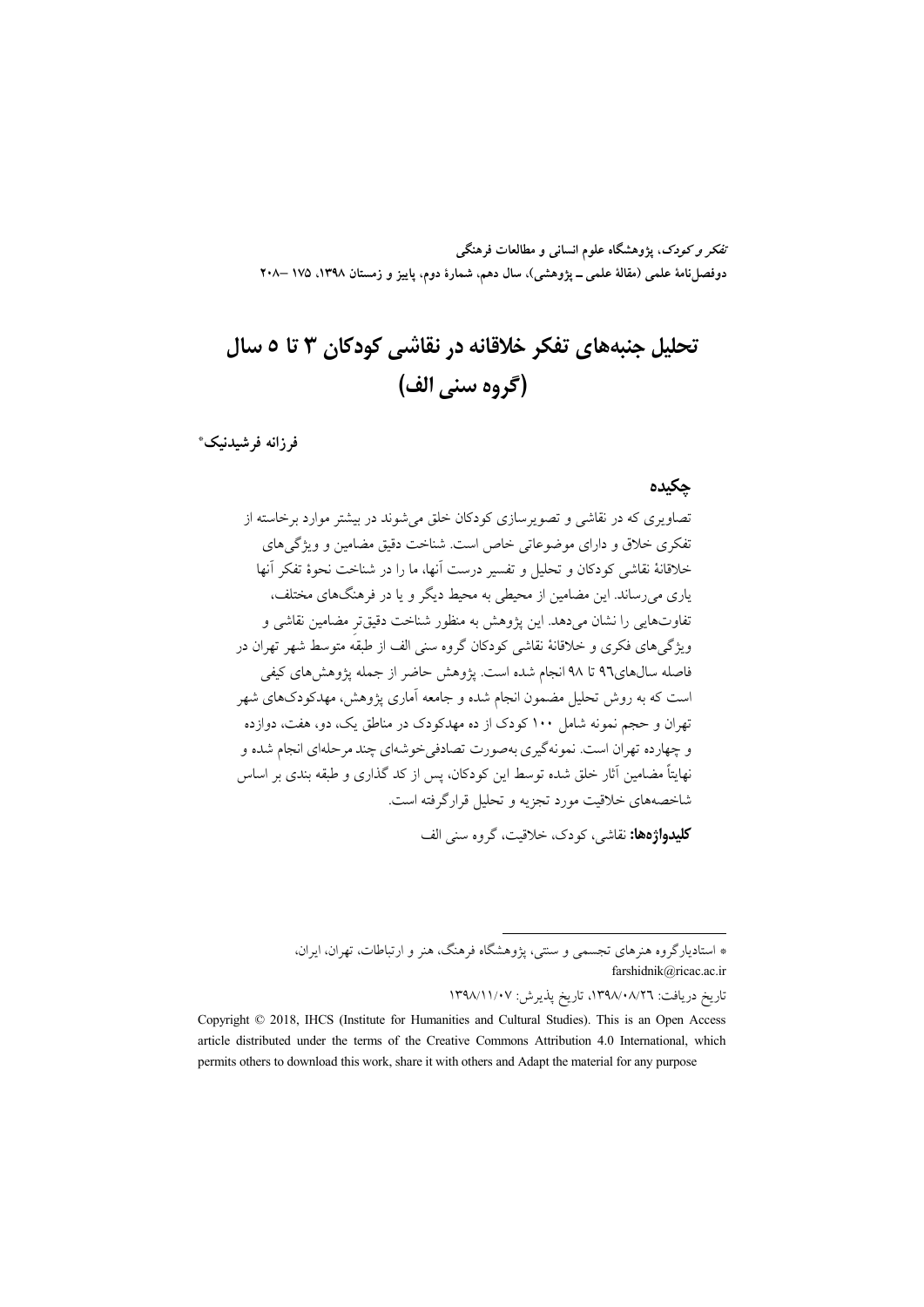#### ۰۱ مقدمه

کودکان در هنگام انجام فعالیتهای هنری، فرصت تفکر و عمل می پابند واندیشه خود را از طریق اَفرینش های خلاق بیان می کنند.نقاشی، روشی شگفتانگیز برای مشاهدهیذیر کردن جريان تفكر است كه براي تمام سنين به ويژه براي كودكان، مفيد واقع مي شود. زيرا گاهيبيان اندیشهها در قالب کلمات، برای کودک آسان نیست و در این صورت شیوهٔ تصویری، هم برای بیان ایدهها و هم برای درک ایدههای دیگران آسانتر خواهد بود(فیشر، ۱۰۳×۱۳۸۵) به-علاوه در نقاشی، این امکان وجود دارد که بهکارگیری برخی نظامهای بازنمایی از قبیل ریاضیات و زبان مکتوب را توسط کودکان در سنین بعدی تسهیل کرد(فخرایی، ۱۳۸۹: ۷۸).

نقاشی کودک یک پیام است، یعنی اَنچه را که او نمی تواند به زبان بیاورد با نقاشی کردن به ما انتقال مي دهد. بررسي و درك «زبان» نقاشي، اطلاعات ارزندهاي در اختيار والديــن، مربیان، روان شناسان و همهٔ کسانی می گذارد که خواهان درک و دریافت راز و رمز جهان کودک هستند(دادستان، ١٣٧٤: ١). نقاشی کردن به کودک امکان می دهد که افکار درونش را یا بهعبارت دیگر خویشتن خودش یعنی تأثیرات خاطر و فرهنگ محیطش را نشان دهد. بههمین دلیل است که کودکان به هنگام نقاشی کردن از نمادها استفاده می کنند و آنچه برايشان مهم است، نشان دادن تجربههاي اندوخته شدهشان است(جعفرطباطبايي، ١٣٨٣: ۲۲). به همین جهت گفته می شود که نقاشی، زبان کودک است. بزرگسالان اگر نقاش نباشند بهندرت به نقاشی می پردازند. اما کودکان خردسال به دلیل اینکه کـلمات کـافی برای برقرار کردن ارتباط با دیگران ندارند، اکثراً به نقاشی و یا وسیلههای ارتباطی دیگر پناه می برند(بهرامی،۱۳۷۲: ۲٦٥) و بدین ترتیب، نقاشی را به عنوان یکی از بهترین ابزار برای نشان دادن افکار خود مے بابند.

بسیاری از صاحبنظران اَشکارا یا ضمنی بر این عقیدهاند که دلیل عمدهای که باعث می-شود کو دکان نقاشی بکشند، ارائهٔ بازنمایههای گرافیکی یا تصاویر است. برای مثال، فریمن (Freeman) معتقد است که دلیل اصلی نقاشی کشیدن، تصویر سازی است. اما او نیز مانند بسیاری دیگر این مطلب را توضیح نداده که چرا تصویرسازی باید چنین ارزشی داشته باشد. آرنهایم (Arnheim) خاطرنشان می کند که هدف کودک، نمادهاست و اشاره می کند که بیان هنری در قالب نمادهای تصویری، با رضایت خاطری جهانشمول همراه است. کلوگ (Kellogg) نیز بر این عقیده است که هنر کودکان، با هدف نمادین کردن همراه است. گاردنر (Gardner) نیز با فحوایی مشابه اظهار نظر کرده است که یکی از دلایل مهم نقاشی،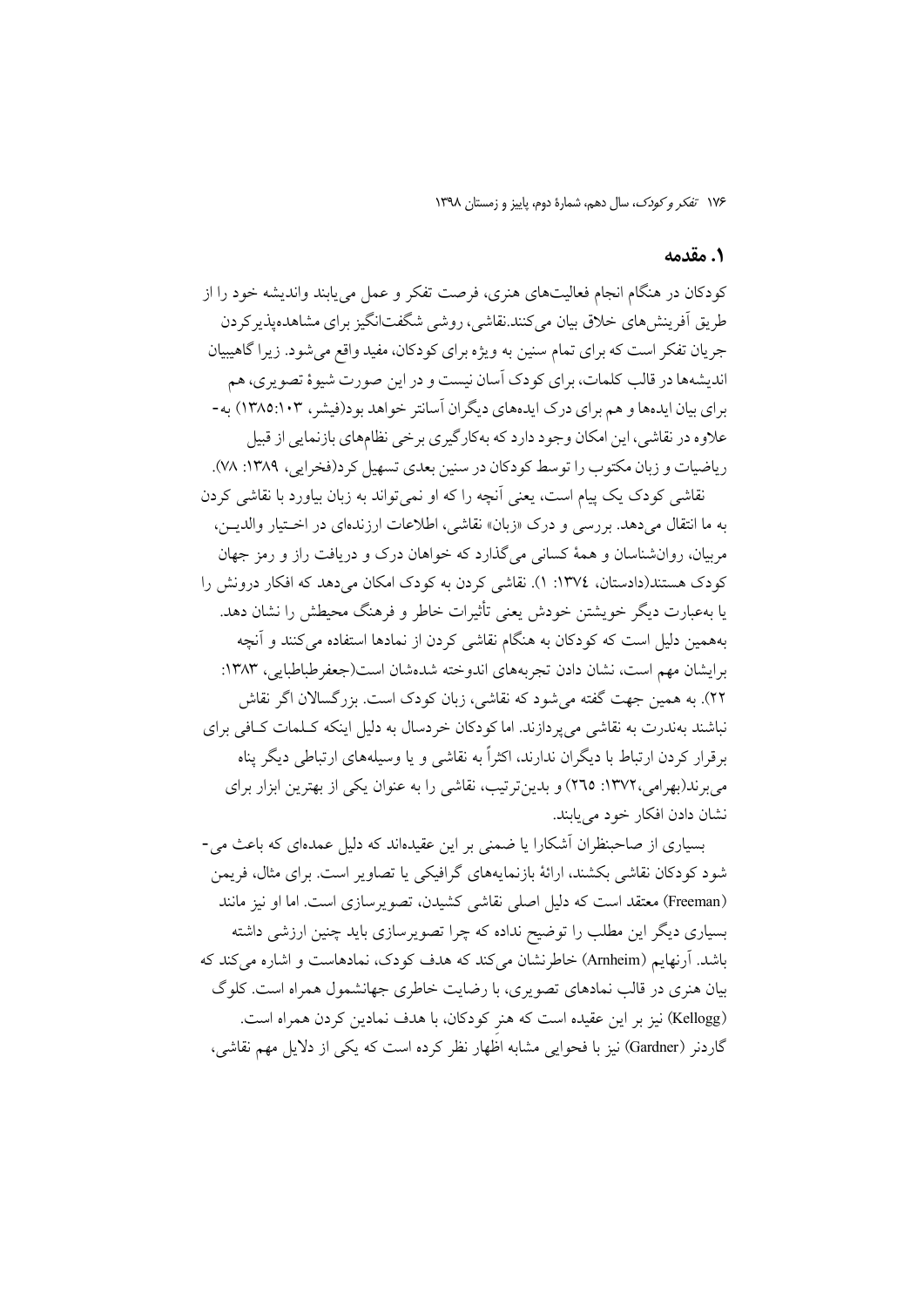بيان «احساسات» است. لوونفلد (Lowenfeld) مدتها قبل اعلام كرده است كه حديث نفس (بیان احساسات و عواطف) در هنر، ارضاء درخور توجهی بهبار میآورد و بنابراین یکی از دلایل عمدهٔ نقاشی کشیدن است (توماس، ۱۳۹۳: ۸٦).

كودكان در نقاشي هايشان از قوهٔ تخيل و حافظهٔ خود بسيار استفاده مي كنند. كودكان برونگرا معمولاً از موضوعهایی استفاده میکنند که تصویر واضح تمایلاتشان را نمایان ً سازد؛ درحالی که کودکان درونگرا از جنبههای ارتباطی نقاشی بهرهمی برند. بهطور کلی، موضوع نقاشي باييشرفت سن، از مرحلهٔ علاقه به خود، به مرحلهٔ توجه به دنياي خارج و دیگران تکامل می یابد(محمدی صبا، ۱۳۹۱: ۳۹). کودک در حین نقاشی، رنگها، شکلها و... را كشف مى كند و نقاشى، وسيلهٔ بيان انديشه و احساس و سازگارى كودك با محيط و زندگی است(اکبرحلوایی، ۱۳۸۵: ۱٤). موضوعاتی مانند خانه، آفتاب، درخت و غیره بی آنکه برای کودک کسل کننده باشد، بارها در نقاشیهای آنها تکرار می شود(محمدی صبا، ۱۳۹۱: ۳۹). بەنظر می رسد بعضی از نخستین نقاشی های کودکان خردسال، اصولاً نمادهایی قراردادی هستند که موضوع بازنموده شده را توصیف نمی کنند بلکه بیشتر بر آن دلالت می-كنند. در نتيجه، اين نقاشي هاي اوليه غالباً اطلاعات چنداني دربارهٔ ساختار و ظاهر موضوع خود ارائه نمیدهند. بهعنوان مثال، نخستین نقاشیهایی که کودکان خردسال از سگ می-کشند، روایت نهچندان تعدیل شدهای از فرمولهای گرافیکی کودکان از چهرهٔ انسان است. ترکیب کردن اشکال و خطوط ساده بهمنظور ساختن تصاویر پیچیدهتر یکی از مشخصههای نقاشی کودکان خردسال است. نباید مشکلات ساختن این ترکیبها را کماهمیت بشماریم. این قبیل نقاشی های ساخته شده باید برنامهریزی شوند: نخست باید در مورد ترتیب کشیدن اجزاء متشکله تصمیمگیری شود؛ پس از تعیین محل اجزایی که ابتدا کشیده می شوند، باید جای لازم برای اجزایی که بعدا، در توالی کشیدن اضافه خواهند شد درنظر گرفته شود؛ و سرانجام، اجزایی از تصویر که بعدا کشیده شدهاند باید در وضعیتی قرار بگیرند که بتوان آنها را به گونهای مناسب به اجزاء قبلاً کشیده شده وصل کرد. اکنون دلایل خوبی در دست داریم که فکرکنیم بسیاری از وجوه ممیزهی نقاشی کودکان، محصول فرایند ساختن تصویر، از قبیل تعیین محل، توالی و برنامهریزی است (توماس، ۱۳۹۳: ۹۹– ۱۱۶). شواهد نشان میدهد که هر اندازه کودکان در انتخاب موضوع آزادی عمل داشته باشند و شناخت کافی برای استفاده از تخیل و آزادی در رنگآمیزی و ابراز وجود داشته باشند بهراحتی می توانند هر موضوعی را نقاشی کنند، بدون ترس از اینکه دیگران آن را تأیید کنند یا نه. در این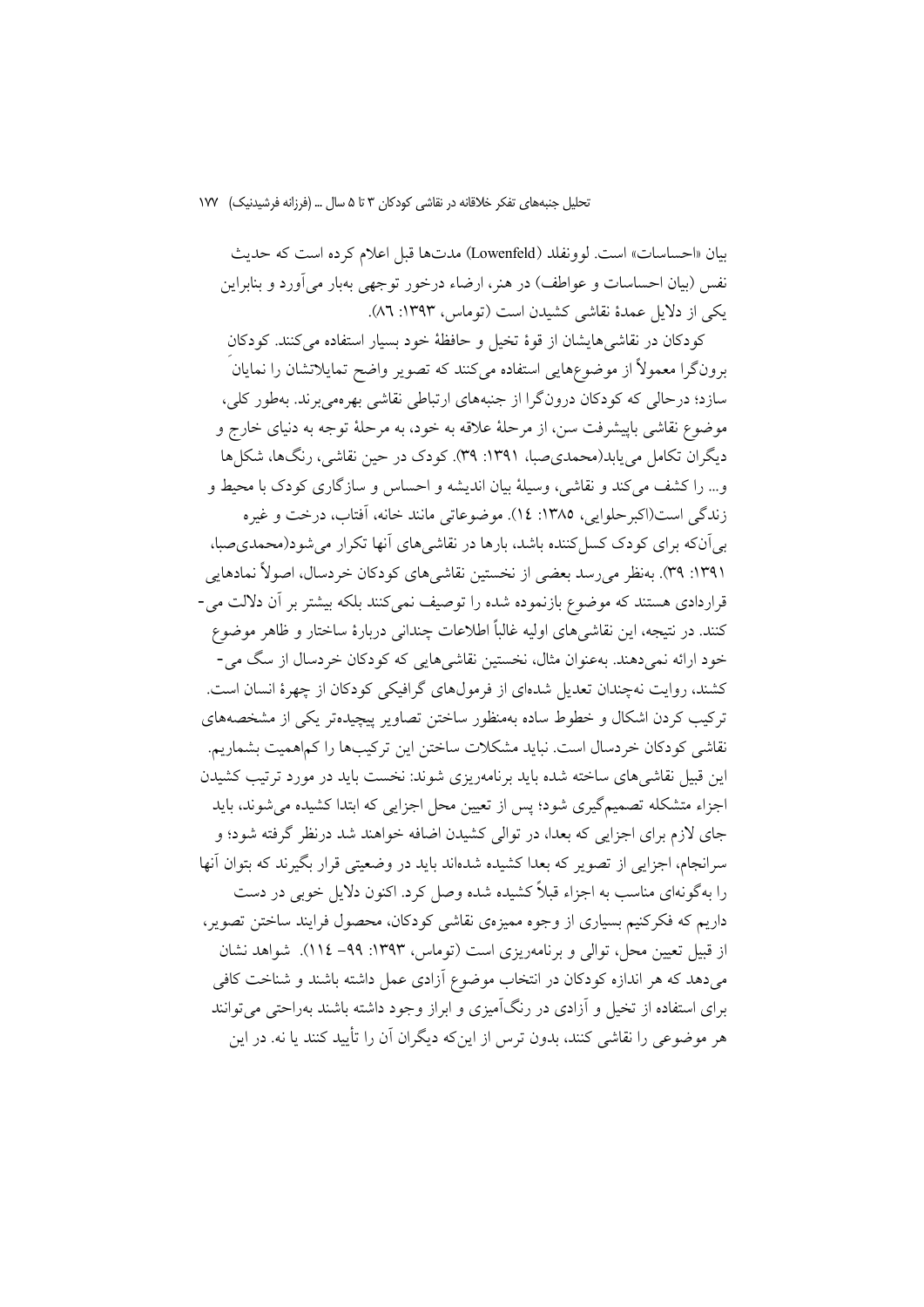صورت پرورش خلاقیت و شکوفایی استعداد آنان از این طریق ممکن می گردد و حتی میتوان با این روش کودکان را شناخت و با دنیای پررمز و راز آنان آشنا شد (محمدی صبا، ۱۳۹۱: ۳٦). نظریهٔ فروید (Freud) دربارهٔ نقاشی نشان می دهد که کارهای هنری کودک به شدت تحت تأثیر امیال و آرزوها و ترس۵های ناخودآگاه او قرار دارند که ممکن است به صورت سمبليک (symbolic) يا تحريفشده جلوهگر شوند. اين فرضيه که نقاشي وسيلهاي بـرای بیان هیجانات و انگیزههای ناآگاه است، برای روانشناس این امکان را فراهم میکند که نقاشی را به عنوان وسیلهای برای سنجش شخصیت و بررسی اختلالهای عاطفی مورد استفاده قراردهد(پاشا، ۱۳۷۲، ۳۰). درست است که از نظر بزرگسالان نقاشی کودکان، یک نوع بازی و سرگرمی برای کودکانه محسوب میشود ولی از نظر خود آنها، نُقاشی علاوه بر یک وسیلهٔ سرگرمی، ابزاری برای بیان احساسات و تمایلاتشان است(محمدی، ۱۳٦۹: ۱۷). در واقع نقاشی زبان و ابزاری است که کودک از طریق آن، خلاقانه به بیان اندیشههای خود می پر دازد. در این مقاله تلاش شده تا ویژگی های خلاقانه نقاشی های کودکان گروه سنی الف، شناسایی، توصیف و تحلیل شود با این هدف که امکان شناخت بهتر زبان و تفکر کودک از این رهگذار فراهم آید. بدین منظور، در ادامه این بحث، ابتدا پیشینه تحقیق شامل بررسی پژوهشهایی که تاکنون با موضوع خلاقیت در نقاشی کودکان انجام گرفته ارائه شده و پس از معرفی چارچوب نظری، ابعاد پژوهش و روش شناسی پژوهش، نمونه آثار خلق شده توسط کودکان مورد تحلیل قرارگرفته و مضامین خلاق در نقاشی کودکان استخراج شده است.

### ۲. مبانی نظری خلاقیت

خلاقیت یکی از موضوعات بحث برانگیز در حوزههای مختلف علمی به ویژه علوم تربیتی و روانشناسی است. این موضوع در هر دوره از تاریخ، به عنوان قدرت اساسی ذهن بشر، هدف اصلي مراكز أموزشي بوده است(برون و ديگران، ١٣٩٢: ٥٥). فرأيند خلاقيت با يک ايده يا طرح شروع شده و با یک محصول خلاق پایان مییابد(عنایتی و عابدی، ۱۳۹۵: ۲). تفکر خلاق از پیچیدهترین و عالیٍترین جلوههای اندیشه انسان است. در نظریه گیلفورد (Guilford)، تفكر خلاق از چند مؤلفه تشكيل شده است كه مهم ترين أنها عبارتند از: سیالی (روانی): تولید تعدادی اندیشه در یک سمت انعطاف يذيري (نرمش): توليد انديشههاي متنوع و غير معمول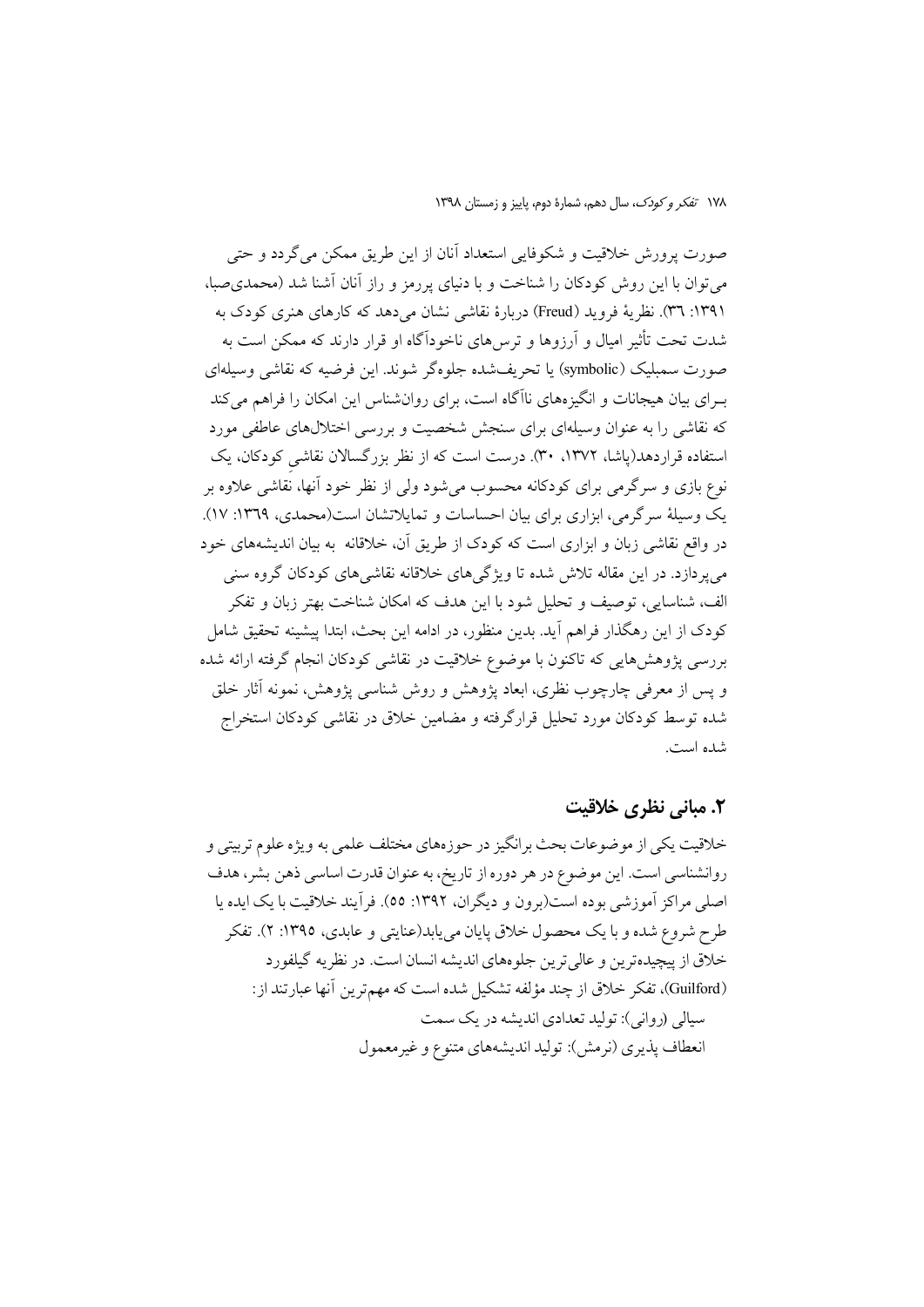تازگی (اصالت یا ابتکار: استفاده از راه حل های منحصر به فرد و نو گسترش يا بسط: توليد جزييات (عنايتي و عابدي، ١٣٩٥: ٣). خلاقیت در هر فعالیتی میتواند صورت گیرد و محدود به نوع خاصی از آن نیست (Torrance, 1989: 16). واژهٔ خلاقیت در لغت به معنای آفرینندگی و بداعت آمده است که به معنای نوآوری و نواندیشی تعبیر میشود و در واقع، اشاره به قدرت ایجاد اندیشههای نو دارد. می توان گفت خلاقیت، عبارت است از درخشش یک اندیشه و به وجود آمدن نظر و ایدههای نو. از نظر معنایی، خلاقیت بیشتر در جنبههای فکری و نظری یا به اصطلاح در فعالیتهای ذهنی مطرح است. چون نوآوری مترادف با ابداع است، به فرآیند پایانی خلاقیت اطلاق می شود. به عبارتی خلاقیت جلوه و نمود بیرونی هنر است که به صورت یک اثر بدیع ارائه میگردد. از تعاریفی که اندیشمندان در مورد خلاقیت ارائه دادهاند می-توان به تعریفی از گیلفورد اشاره کرد که یکی از پیشگامان حوزه خلاقیت محسوب می شود و هدف پروژه تحقیقاتی او و همکارانش، بررسی ماهیت هوش انسان و فرآیند ذهنی منجر به ظهور رفتار خلاق بود. گیلفورد خلاقیت را تفکر واگرا(Divergent) در برابر تفکر همگرا (Convergent) می داند. وی خلاقیت را تفکر و روندی مبتنی بر دانش و هوش قلمداد مي كند (يير خايفي، ١٣٨٧: ٦٢). از نظر مدنيك (Mednich) خلاقيت عبارت است از شکل دادن به عناصر متداعی بهصورت ترکیبات تازه که با الزامات خاصی مطابق باشد یا به شکلی مفید تحقق یابد. با استناد به این تعریف، هرچه عناصر ترکیب جدید غیرمشابهتر باشند، فرآيند پايانې خلاقتر خواهد بود (حسينې، ١٣٨٨: ٢٩). به اين معنا كه با كم يا زياد کردن یک پدیده، تغییر شکل دادن و ترکیب کردن آن با سایر پدیدهها و یا اشیاء می توان الگویی دیگر بهگونهای منحصربهفرد پدید آورد، یعنی ملاکهای تمایز اثر خلاقه از آثار غیرخلاق، اصل یگانه و ابداعی بودن فرض شده است، حتی در صورت ترکیب پدیدهای غیرابداعی. در هنر معاصر خصوصاً هنر ارتباطاتبصری، خلاقیت به معنای توانایی نگاه جدید و متفاوت به موضوع مورد ارتباط، یا به عبارتی فرأیند شکستن، دوباره ساختن، افزایش آگاهی و حتی تغییر دیدگاه ذهنی دربارهٔ یک موضوع و به دست آوردن بینش جدید نسبت به ماهیت آن با حاکمیت ذهن است که خارج شدن از قالبهای ذهنی معمول هم قلمداد می شود (گلستان هاشمی، ۱۳۸۲: ۱٤) بر همین اساس یکی از وجوه خلاقیت در هنر، نامتعارف بودن یا خارج بودن از عرفی است که مورد پذیرش ارائه اثر است و این .<br>نامتعارف بودن در تفکر واگرا که تفکری خلاق است، ریشه دارد. نامتعارف بودن اولاً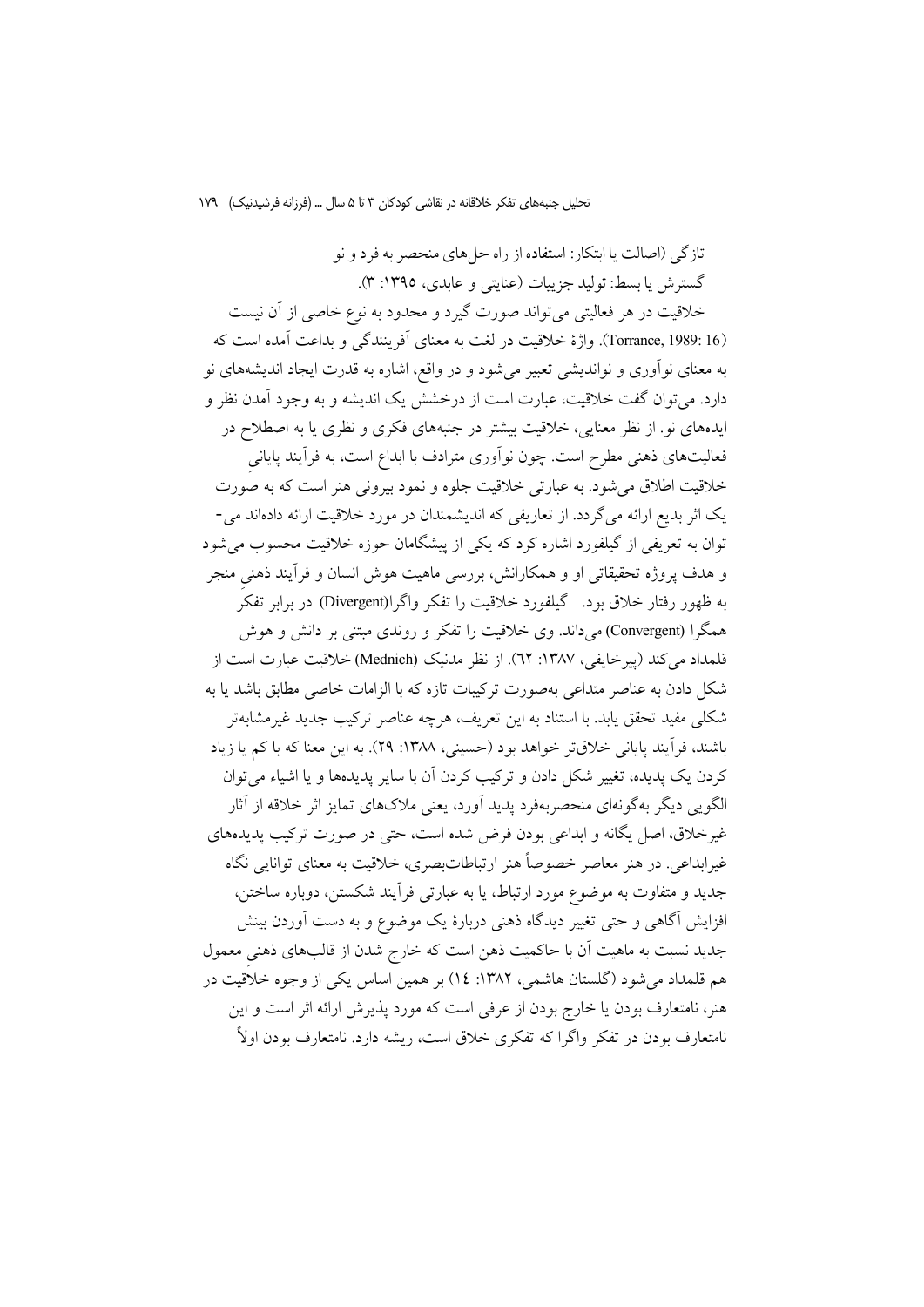کارکردی عقلانی دارد، ثانیاً محتاج آگاهی فراتر از زمان خود است. با این اوصاف دوبوفه نقاش فرانسوی نیز بر این عقیده است که «گوهر هنر، تازگ<sub>ی</sub> یا بدیع بودن است. بنابراین نگرش۵ای مربوط به هنر، باید تازه و بدیع باشند. تحول دائم، تنها رهیافت شایسته هنر است» (هنفلینگ، ۱۳۸۲: ٥). بدین ترتیب، برخی از تکنیکهای خلاقیت در آثار هنری به شرح زیر برشمرده شدهاند:

- ـ ترکیب: میتوان با ترکیب دو یا چند چیز با یکدیگر، مفهومی جدید خلق کرد.
- ـ تکرار: تکرار یک عنصر در تبلیغ است که میتوان با این تکرار، ایدهای خلاق را روايت کړ د.
- ـ اغراق: اغراق در به تصوير كشيدن يك موضوع، مي تواند توجه مخاطب را جلب و بر مزیت محصول تاکید کند.
- ـ از زاویه دیگر نگاه کردن:می توان زاویههای جدیدی از موضوع را به نمایش درآورد و یا برخورد متفاوتی نسبت به موضوع داشت.
- ۔ شوخے یا شناخته شدهها: ایجاد تغییراتی در سوژهای که مخاطب آن را به طور کامل مے شناسد.
- ـ استفاده از علائم و نمادها: كاربرد برخي نمادها انتقال مفاهيمي است كه توضيح آنها با كلمات سخت است.
- ۔ داستان سرایی: به این تکنیک، "برشی از زندگی" هم می گویند. در این روش با بازسازی موقعیتی از زندگی روزمره که برای مخاطب آشناست، پیام به او منتقل می-شود. (افسریور، ۱۳۹۵: ۱۳۸–۹٤).

در ادامه این مقاله خواهیم دید که چگونه برخی از این شاخصهها در آثار کودکان نیز به چشم میخورد.

هنر و خلاقیت به عنوان دو ویژگی مهم از ویژگیهای انسانی است که باید از طریق آموزش و پرورش رشد داده شود. در این میان هنر قادر است شرایطی را فراهم نماید که آدمی بتواند به دور از هیاهو در میان زیبایی ها سیر کند و در کنار آن عمیق<mark>،</mark>تر بيانديشد(حسبني، ١٣٨٨: ٤٢).

از دیدگاه بودو آلن، خلاقیت عبار تست از تمایل و ذوق به ایجادگری که در همه افراد و در همه سنین به طور بالقوه وجود دارد و با محیط اجتماعی و فرهنگی پیوستگی مستقیم و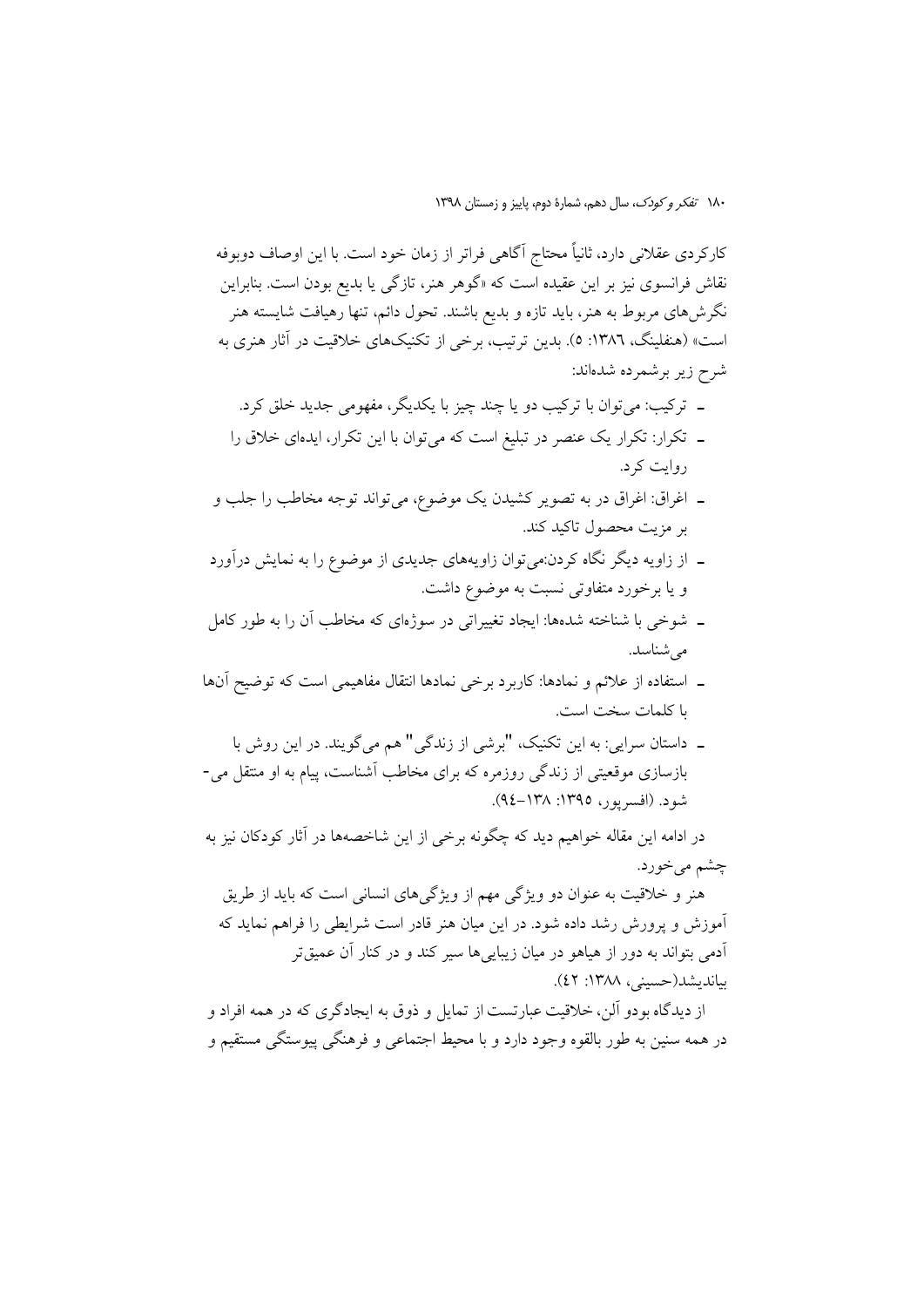نزدیکی دارد. تحقیقات نشان داده که عوامل اجتماعی و محیطی نقش اصلی را در کار خلاق ايفا مي كنند. از سوى ديگر، تخيل، پايه خلاقيت است. تخيل به افراد اين امكان را میدهد تا اندیشههای تازهای را شکل دهند و به حقایق جدیدی دست یابند. کودک در تخیل ورزی تواناست کودک به زندگی و پدیدههای آن با آزادی و انعطاف می نگرد و خیال بافی، جان پنداری، وانمودسازی و … گواه تخیل در کودکان است و این تخیل مبنای بسیاری از خلاقیتهای او است(فرخههر، ۱۳۹۲). کودکان نیز با توجه به یادگیریها، غرایز و خلاقیت خود دست به خلق آثار هنری ازجمله نقاشی می;نند. خلاقیت در نقاشی کودک رکنی اساسی تلقی می شود. کودکان به کمک تخیل می توانند از زمان حال به گذشته و آینده و آنچه خواهد شد فراتر بروند. آنان از جهان حسبی خود در لحظه رها می شوند و از طریق کوشش های خلاقانه و پرتخیل خود، افکار خود را از طریـق نقاشی بیان میکنند و می توانند تصور و دیدی از جهان داشته باشند که متعلق به خودشان است(دافی، ۱۳۸۰: ۲٤).

### ٣. پيشينه پژوهش

نگرشهای نظری در خصوص نقاشی کودکان از قرن نوزدهم آغاز میشود که از آن جمله می توان به نگرش های رشد مدار، نگرش های بالینی- فرافکنانه، نگرش های هنرمندانه و نگرش های فرآیندی اشاره کرد. از حدود سال ۱۸۸۵ تا ۱۹۲۹ علاقهای جهانی به تعیین نوعی طبقهبندی برای هنر کودکان وجود داشت. در بسیاری از کشورها، کوشش های فراوان درجهت گردآوري نقاشي هاي خود انگيختهٔ کودکان و توصيف و طبقهبندي آنها به عمل -آمد. بسیاری از محققان به این نتیجه دست یافتند که نقاشی کودک، نسخهای از تصویری است که در ذهن او شکل گرفته و به همین دلیل نقاشی های کودک، پنجرهای به درون دنیای اندیشهها و احساس های او هستند. تعداد زیادی از نقاشی هایی که بدین ترتیب گردآوري شده بودند، غالباً برحسب جنس يا زمينهٔ فرهنگي نقاشي کننده، طبقهبندي شدند. در چندین مورد از مطالعات انجام شده، درجهٔ محبوبیت موضوعات گوناگون نقاشی ها ثبت می شد و در برخی موارد نیز میکوشیدند یک روش نمرهگذاری عینی برای توصیف این نقاشی ها پے ریزی کنند. مهم ترین دستاورد این مطالعات را می توان فراهم آوردن شالودمای برای طبقهبندی نقاشی های کودکان در قالب مراحل یا زنجیرهٔ رشد دانست. به اعتقاد لوکه، یکی از محققان فعال در این زمینه، کودکان براساس یک «الگوی ذهنی» درونی نقاشی می-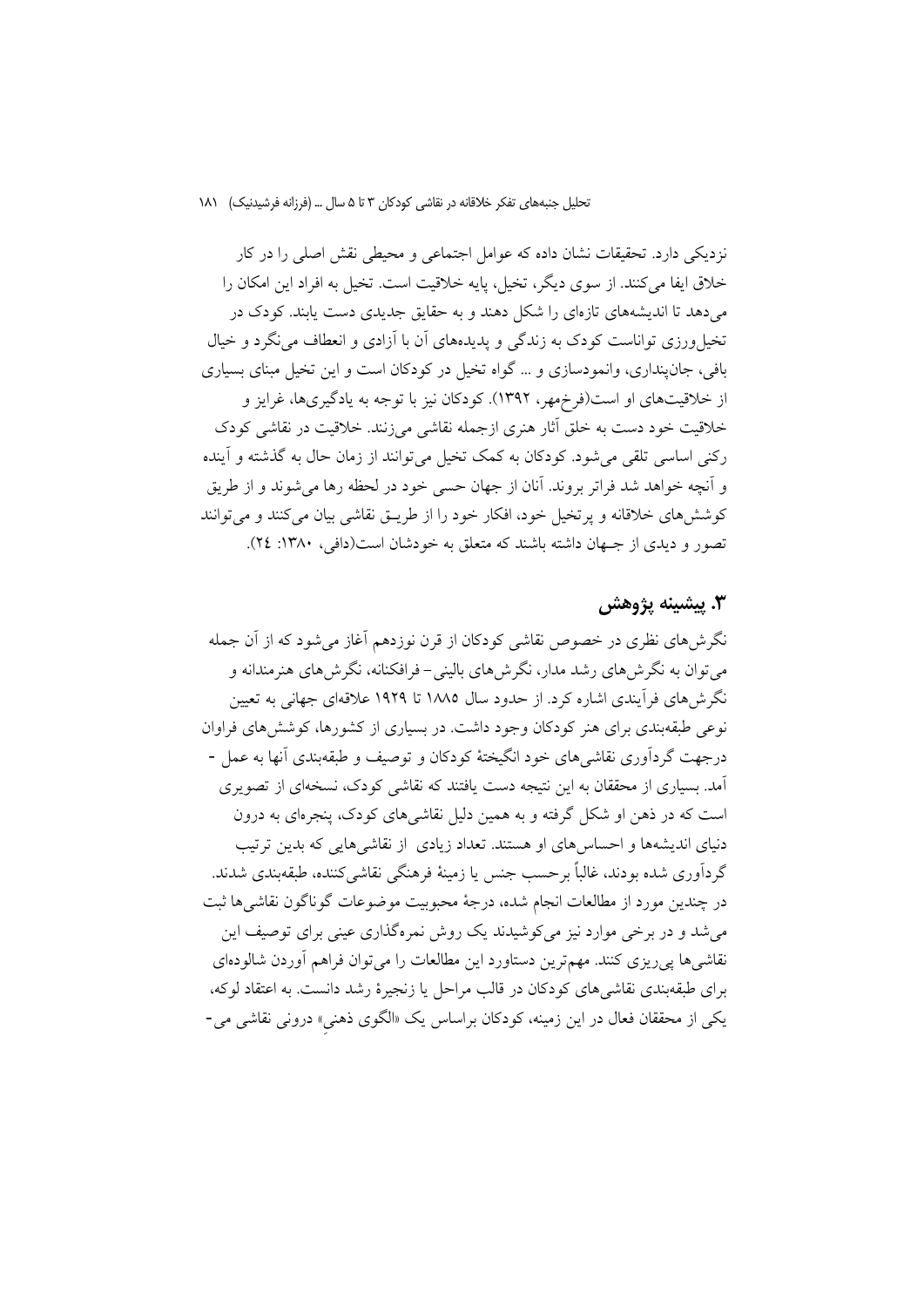كنند. پياژه در اين مورد از اصطلاح «تصوير ذهني» استفاده مي كند. لوكه در معرفي مراحل رشد نقاشی در کودکان، به مراحل زیر اشاره میکند:

١. مرحله خط خطي: در اين مرحله كه آغاز نقاشي كودكان است، كودك با خوشحالي در یکی از سطوح دم دست خود، خواه دیوار، کاغذ و … خطوط درهم و برهم با طرحهای مبهمی را میکشد.

۲. مرحله رئالیسم کودکانه: در این مرحله کودک بهجای اینکه پدیدهها را آنطوری که با چشمهای خود میبیند، رسم کند، آنها را طوری که میشناسد در جهت موارد استعمال آنها معرفی میکند. او اشیاء را چنان رسم میکند که نمونهٔ گویای نوع خود یا اشیاء مشابه خود باشد. به همین جهت هنگام کشیدن فلان درخت بخصوص، او درختی که در ذهن دارد می کشد. این مرحله از ٤ سالگی تا ١٢ سالگی را شامل می شود.

۳. مرحله رئالیسم بینایی: تقریباً از آغاز ۱۲ سالگی نقاشی های کودک وارد مرحلهای خاص میگردد، که این دوره را رئالیسم بینایی گویند. کودکان در این مرحله مانند اشخاصی بزرگسال می کوشند مناظر را چنان ترسیم کنند، که فقط با چشمهای خود می بینند (يژوهشي، ۱۳۷۳)

براساس مراحل رشد پیشنهادی توسط لوکه، فلورانس گودایناف و دیگر محققان، در سال ۱۹۲۲ کتاب خود را در زمینهٔ اندازهگیری هوش کودکان از روی نقاشی های آنان انتشار دادند. از سال ۱۹٤۰ به بعد و بر اساس نگرش۵ای بالینی– فرافکنانه، علاقهای نو به نقاشی کودکان براساس این فرض که کودکان هیجانها و انگیزههای خود را به درون نقاشی-هایشان فرافکنی می کنند، شکل گرفت و رونق یافت. این گو نه بهره گیری از نقاشی برای ارزیابی شخصیت و سازگاری روانی، بخشی از کاربرد گستردهتر روش۵های فرافکنانه در روانشناسی بالینی و روانیزشکی تشکیل داد. وجه مشترک روش۵مای فوق این است که فقط به ساختار سطحی نقاشی تکمیل شده توجه دارند و فرآیندهای شکل دهی به نقاشی توسط کودکان را از نظر دور میدارند. در نگرشهای فرآیندی اما، برخلاف سایر نگرشهای نظری که فقط به ساختار سطحی نقاشی کودکان را مورد توجه قرارداده، نقش احتمالی فرایند شکل دادن به نقاشی به منظور تعیین ساختار نهایی یک تصویر مورد توجه قرارمی-گیرد. در واقع تحلیل فرأیند ساماندهی در آفرینش یک نقاشی می تواند مارا در سنجش رشد کودک و روانشناسی عقلی (شناختی) پاری رساند(مارنات، ۱۳۹۲).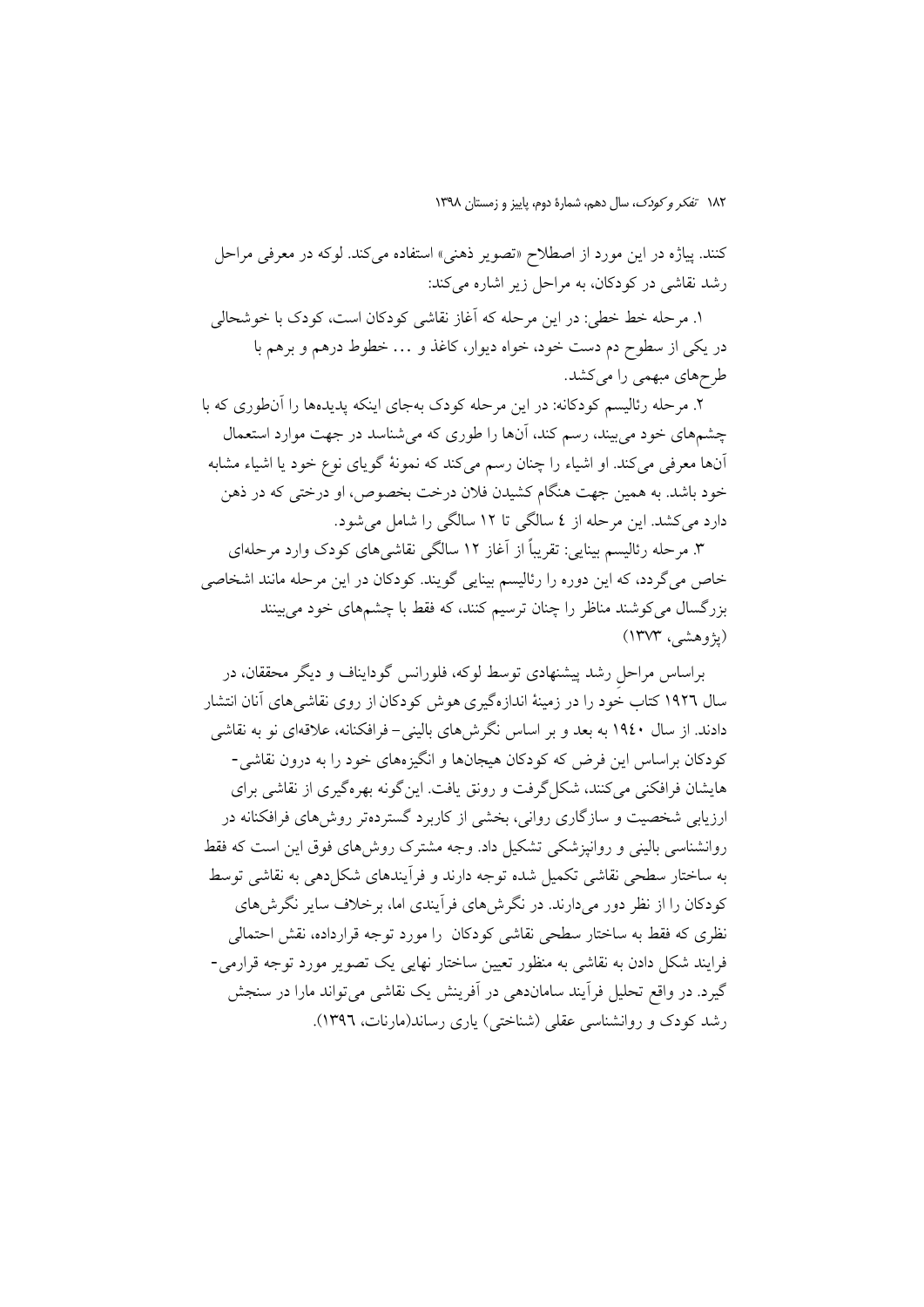أنا اليوريوفراري در كتاب «نقاشي كودكان و مفاهيم أن»، ضمن بررسي مراحل نقاشي کودکان، زندگی عاطفی کودک، نقاشی خانواده و محیط توسط کودک، تأثیر درمانی نقاشی و نهایتاً اَموزش هنری، معتقد است که نقاشی کودکان فقط یک وسیله پرورش خلاقیت کودک و یا شاخص تکامل نیست و آن را باید به عنوان یک وسیلهٔ تحقیق و مبادله با محیط اجتماعی و دنیای بزرگسالانی که در اطراف کودکان هستند و همانند نشانهٔ حالات عاطفی کودک در نظر گرفت که شناخت درست آن، امکان گفتگو و تفاهم با کودک را به منظور کمک به پرورش شخصیت و نیروی خلاق او فراهم می آورد(فراری، ۱۳۹٤).

گلین توماس و آنجله م. ج سیلک در کتاب «مقدمه ای بر روانشناسی نقاشی کودکان» ضمن مروری بر رهیافتهای نظری عمده و توصیف خصوصیات اصلی نقاشی کودکان در سنین مختلف، به تعریف نقاشی از دیدگاه هنرمندان و فلاسفه و … میپردازند و با بررسی انواع اطلاعاتی که کودکان در نقاشیهای خود ارائه میدهند، معتقدند که نقاشیهای کودکان بسیار پیچیدهتر از آن چیزی است که درگذشته تصور می شد و اطلاعات بیشتری را منتقل مي كند و به منظور به دست دادن تفسيرهايي معتبر و سودمند از تأثير عوامل شناختي، انگیزهای و عاطفی در نقاشی، آگاهی بر نقش فرایند نقاشی کردن، ضرورتی تام دارد (توماس و سیلک، ۱۳۹۲)

مهتاب مصابريور نيز در كتابي تحت عنوان «نقاشي كودك و مفاهيم آن»، ضمن تفسير نقاشي كودكان ازروى خط و رنگ، انتخاب نواحي صفحه نقاشي ازطريق اندازه نقاشي درصفحه، جهت نقاشی و … به مرور مراحل تکامل رشد شناختی کودک می پردازد و نقاشی را به عنوان یکی از رامها و وسایل پرورش کودکان معرفی می کند که عمیقترین و اولین وسيلة أموزش اوست(مصابريور، ١٣٩٢).

### ٤. نوأوري پژوهش حاضر

همانطور که در پیشینه پژوهش اشاره شد، عوامل اجتماعی و محیطی نقش مؤثری را در کار خلاق ایفا می کنند و خلاقیت، با محیط اجتماعی و فرهنگی پیوستگی مستقیم و نزدیکی دارد، لذا از محیطی به محیط دیگر و از فرهنگی به فرهنگ دیگر تغییر می کند. از سوی دیگر همانطور که گفته شد که کودک از طریق نقاشی، تأثیرات فرهنگ محیطش را نشان دهد. از این رو، شناخت دقیق مضامین و ویژگی های خلاقانهٔ نقاشی کودکان که باعث یی بردن به نحوهٔ تفکر آنها می شود نیازمند آن است که پژوهش های کیفی دقیق در محیطها و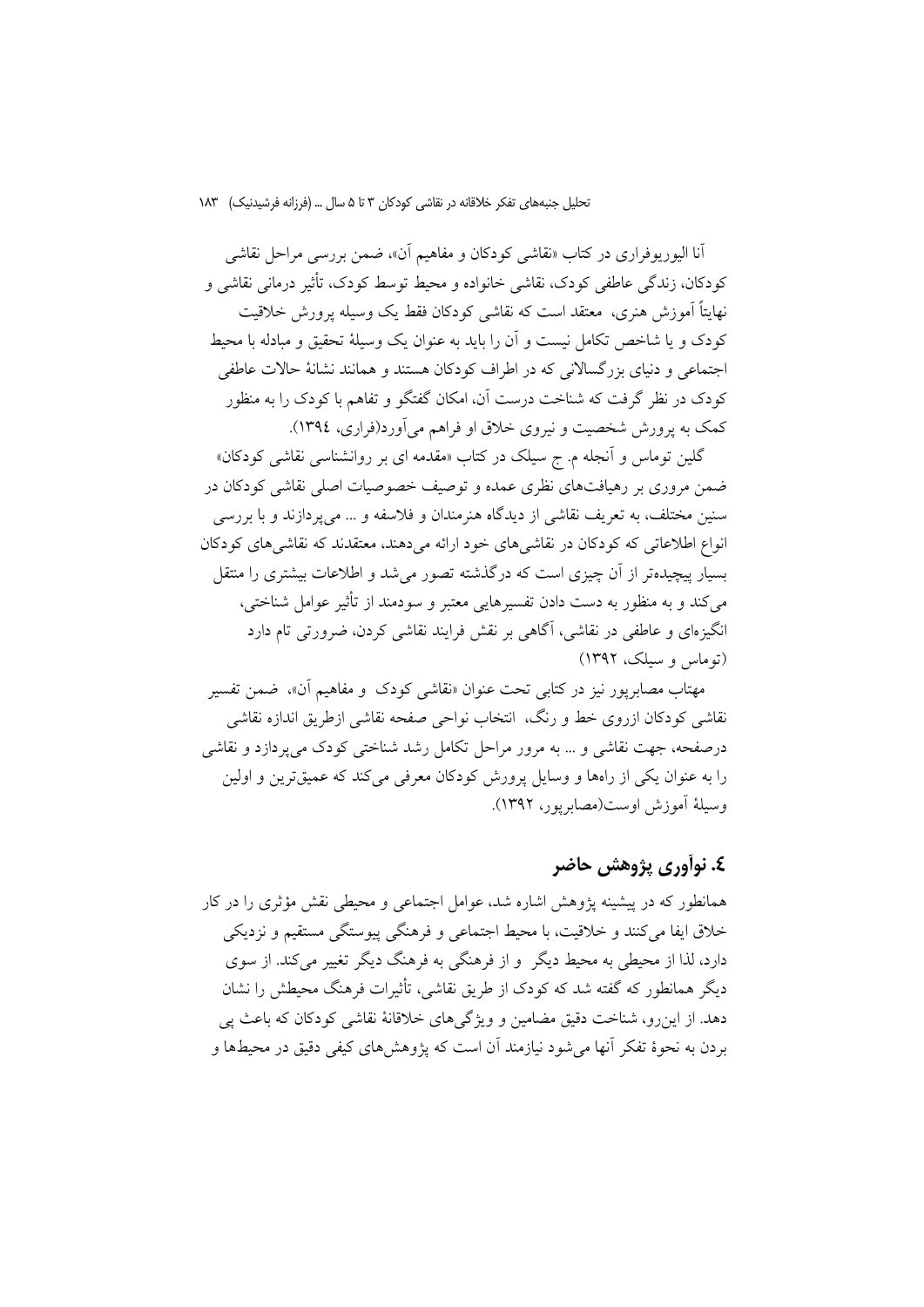فرهنگهای متفاوت و در بازههای زمانی متفاوت صورت بگیرد چراکه به اقتضای زمان نیز شاهد تغییراتی در این مضامین هستیم. این پژوهش، تلاش دارد تا شناخت دقیقتری از مضامین نقاشی و ویژگیهای فکری و خلاقانهٔ نقاشی کودکان گروه سنی الف از طبقه متوسط شهر تهران در فاصلهٔ سالهای۹۲ تا ۹۷ به دست دهد. تاکنون چنین پژوهشی در کودکستانهای ایران با این رویکرد گزارش نشده این پژوهش می تواند در کنار سایر تحقیقات کیفی که در محیطها یا فرهنگهای متفاوت انجام گرفته، به شناخت دقیقتر تفکر کودکان دراین گروه سنی پاری رساند. چراکه این نقاشیها راه بیان تفکر کودک است و تجزيه و تحليل و تفسير درستِ مضامين اين نقاشيها از طريق چنين يژوهشهايي مي تواند مطالب بسیاری را دربارهٔ نحوهٔ تفکر کودک به ما بیاموزد.

### ٥. چارچوب نظري تحقيق

این پژوهش کیفی، مبتنی بر روش تحلیل مضمون صورتگرفته و نظریهٔ پیاژه به مثابه مبنای رويكرد اين يژوهش در نظر گرفته شده است. زيرا اين مقاله به مطالعهٔ تفكر خلاق و تحليل مضامین نقاشی های کودکان گروه سنی الف میپردازد. در «نظریه رشد مرحلهای پیاژه»، با مطالعهٔ رشد طبیعی کو دکان، توانایی های آنان و تعاملشان با محیط و شیوهٔ استدلال کو دکان در دورههای مختلف رشد بررسی و تبیین شده است. همچنین پیاژه نقاشی را بهعنوان شاهدی براي نظريهٔ خود دربارهٔ نمايش تكامل جهان توسط كودكان درنظر مي گيرد. ژان پياژه درزمينهٔ مراحل رشد و یادگیری کودک معتقد است که کودکان جهان هستی را متفاوت از بزر گسالان می بینند و از راه تجربهٔ مستقیم با محیط پیرامون به درک و فهم امور می پر دازند. از نظر او رشد کو دک در تحول اندیشه و ادارک است، به همین جهت نظریه پیاژه به رشد شناختی -ادارکی معروف است. وي در تشريح نظريهٔ خود با موشكافي به توصيف تكامل رشد زبان، انديشه، استدلال، داوري و سنجش اخلاقي كودكان مي يردازد. رشد شناختي، اداركي او به رشد طبيعي وابسته است که از دورهها و مراحل متوالی تشکیل یافته است. هر مرحله و دوره، مرحله و دورهٔ پیشین را تکمیل می کند و برای دوره و مرحلهٔ بعد آماده می سازد. به عقیدهٔ پیاژه رشد عقلي از ميان كنش مداوم كو دك و جهان پير امو ن او پديد مي آيد.. كو دک هنگامي كه مي -خواهد به مفهوم چيزي يا وضعي يې بېرد از قالبهاي فكري بهره مي گيرد و قالبهاي فكري یا صورتهای ذهنی در داد و ستد کودک با محیط به او پاری می کند. به اعتقاد پیاژه برای آنکه کو دک در رشد شناختی – ادراکی پیشرفت کند، قالبهای فکری او پیوسته در جهت تکامل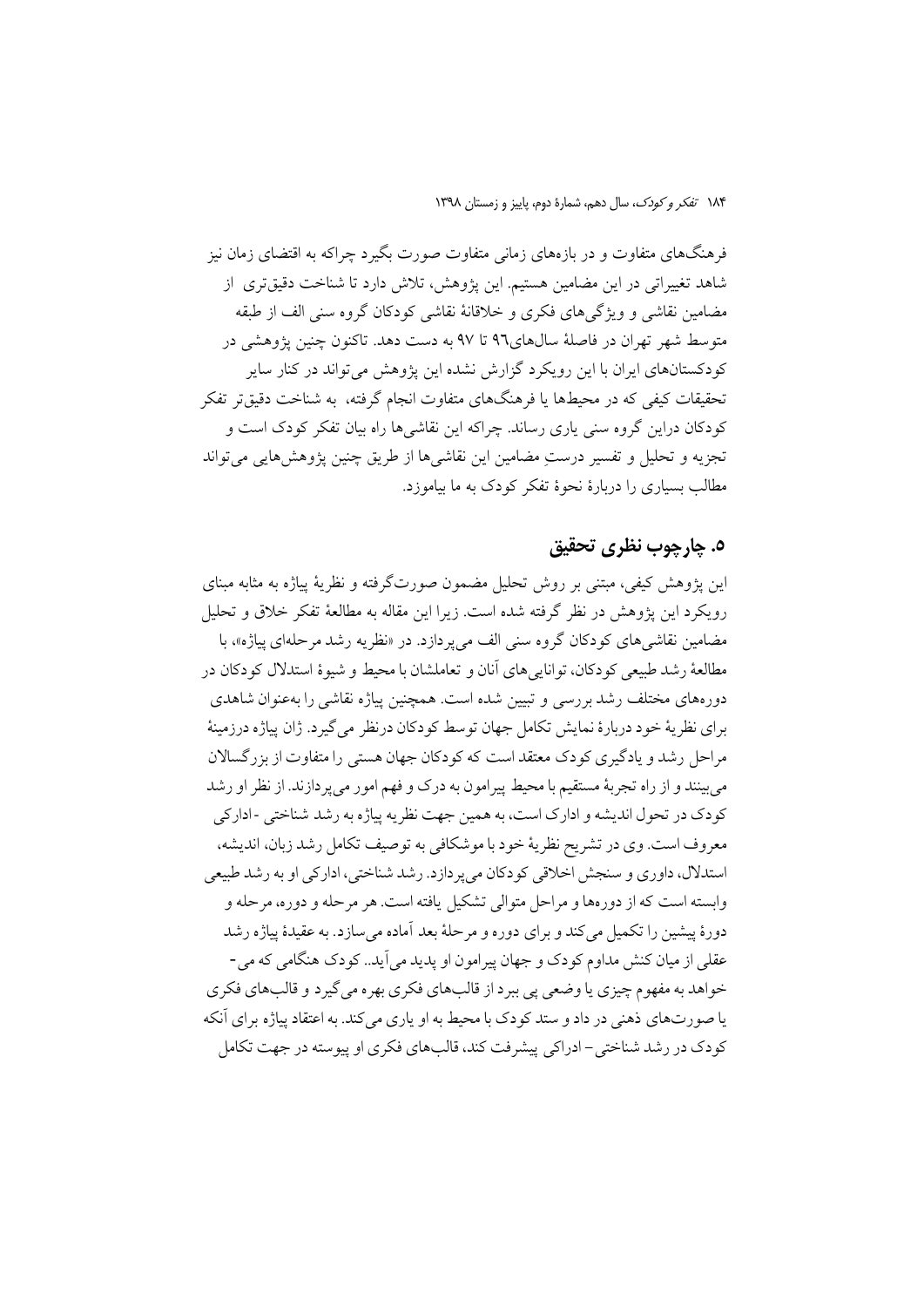تغییر می یابند(پیاژه و اینهلدر، ۱۳۹۸). پیاژه به دنبال پاسخ این پرسش بود که شیوهٔ استدلال کودکان و بزرگسالان چه تفاوتی با یکدیگر دارد. او رشد ذهنی را به چهار مرحلهٔ کلی تقسیم كرد: مرحلهٔ حسى – حركتي، مرحلهٔ ييش عملياتي، مرحلهٔ عمليات عيني و مرحلهٔ عمليات صوري. در مرحله حسي– حرکتي که از زمان تولد تا تقريباً ۲ سالگي به طول مي|نجامد و دورهای سریع از رشد شناختی محسوب می شود، کودکان از حواس و اعمال خود برای درک جهان پيرامون استفاده مي كنند. مرحلهٔييش عملياتي، مرحلهٔ دوم در نظريهٔ رشد شناختي پياژه است که در حدود دو سالگی شروع می شود و تا حدود سن هفت سالگی ادامه دارد(گروه مورد مطالعه در این یژوهش، شامل ۳ تا ۵ سال، در این مرحله قرار می گیرد). در این مرحله کودک بهطور کامل خودمیان بین است، همه چیز را از دیدگاه خود می بیند و اگر در موردی تجربهای نداشته باشد، برای توجیه آن، تبیینهایی از خود میسازد. استفاده از نمادها را آغاز میکند و تصاویر ذهنی به وجود میآیند. در این مرحله، تفکر کودکان بیشترین تفاوت را با تفکر بزرگسالان دارد. ودمیانبینی، که مهمترین شخصهٔ تفکر کودک در مرحلهٔ پیشءملیاتی است، حالت رواني بهنجاري است كه در أن متمايز ندانستن واقعيت شخصي و واقعيت عيني مشهود است .کودک ابتدا بین «من» خود و محیط خارج تفاوت نمی گذارد و بینش، دریافت و ادراک خود را در مورد دیگران نیز صادق میداند. کودک جهان را به گونه ای که تجربه کرده است درک و آن را مشاهده، تقلید و تفسیر می کند و انتظار دارد بزرگترها هم چیزها را همان-طور که او می بیند، مشاهده کنند. تفکر کودک در این مرحله پیش عملیاتی است. این بدان معنی است که کودک نمی تواند از منطق یا دگر گونی، ترکیب یا جدا کردن ایدهها استفاده کند. رشد کودک شامل ایجاد تجربیات در مورد جهان از طریق انطباق و انجام فعالیت برای رسیدن به مرحلهای عینی است که در طی آن می تواند از فکر منطقی استفاده کند. در پایان این مرحله، کودکان می توانند به لحاظ روحی و روانی، حوادث و اشیاء (کارکرد مربوط به نشانهشناسی) را نشان دهند و در ایفای نقش نمادین شرکت کنند. جاندارینداری، دیگر مشخصه مهم این مرحله است که به موجب آن، کودک تصور می کند اشیای بی جان (مانند اسباببازي ها و خرس هاي عروسكي) داراي احساسات و افكار انساني هستند. در مرحلهٔ پیش عملیاتی رشد شناختی دنیای طبیعی برای کودک زنده است و دارای آگاهی و هدف است. پیاژه چهار مرحله از جاندار پنداری را شناسایی کرده است:

١. تا سن ٤ يا ٥ سالگي، كودك معتقد است كه تقريباً همه چيز زنده است و هدف دارد. (این مرحله منطبق با گروه سنی مورد مطالعه در این پژوهش است.)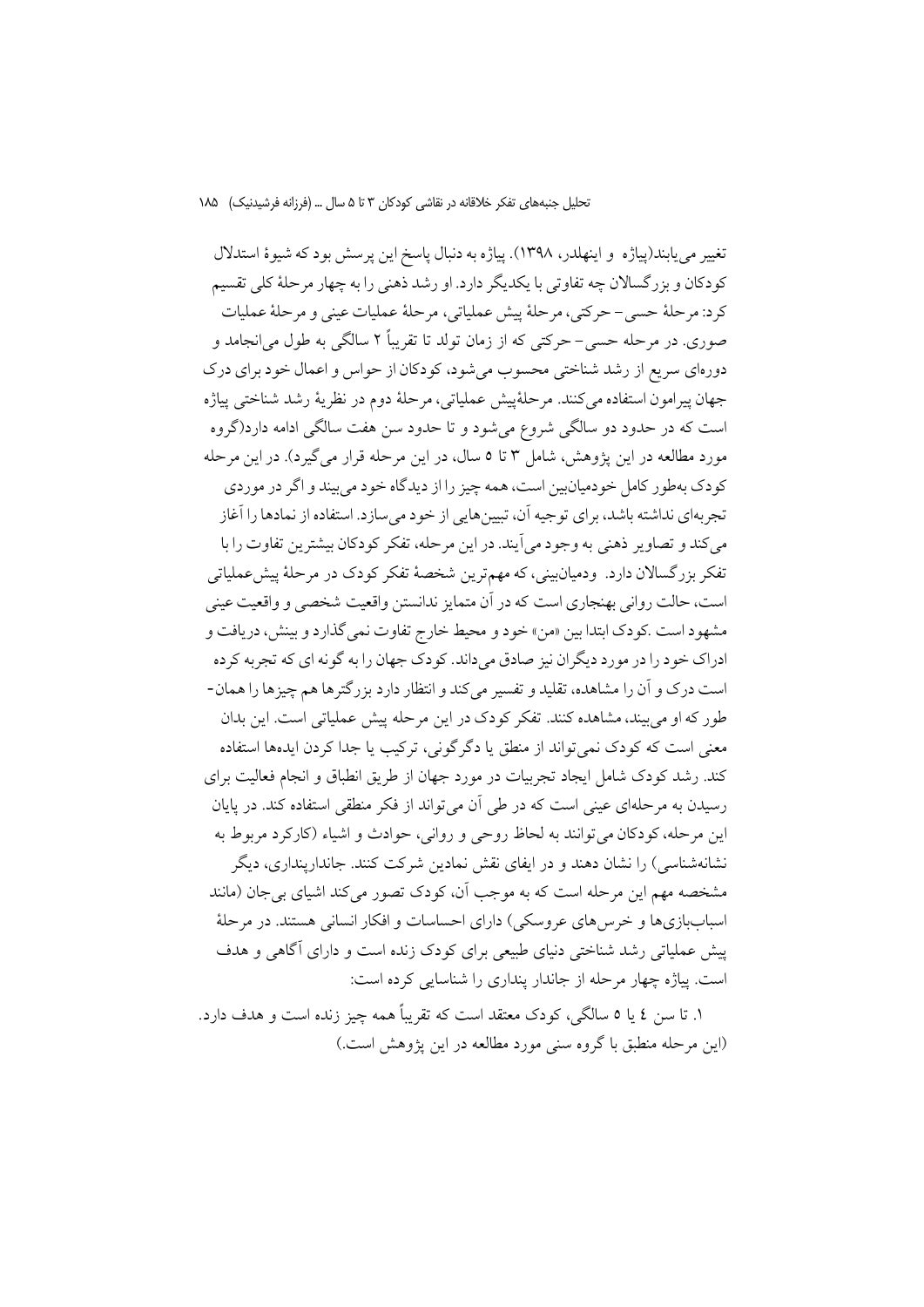۲. در مرحله دوم (٥-۷ سال)، صرفاً اشیائی که حرکت می کنند برای کودک دارای یک هدف هستند.

۳. در مرحله بعدي (۷–۹ سال)، صرفاً اشیائی که به صورت خود به خودي حرکت مي كنند، زنده تصور مي شوند.

٤. در مرحله آخر (٩-١٢ سال)، كودك مي داند كه تنها گياهان و حيوانات زنده هستند(سینگر و رونسن، ۱۳۷۷: ۲۳–۳۷). همچنین دوران کودکی اَغاز مرحله رشد ادراکی است. ادارک نیز اولین مرحله از فر اّیند خلاقیت است. طی سال@ای اولیه زندگی و همزمان با رشد توانایی های جسمی به تدیرج تواناییهای ذهنی کودک نیز تقویت می شود. (نصرالهزاده و دیگران۱۳۹۵). در جدول شماره ۱، مراحل رشد ادراک و شکوفایی خلاقیت کو دک نشان داده شده است؛

| أغاز تشكيل شخصيت           | أغاز تخيل      | ۳ سالگی     |
|----------------------------|----------------|-------------|
| استدلال و منطق             | آغاز رشد اراده | ٤ سالگي     |
| رشد قابلیت ادراکی و شناختی | آغاز رشد ادارک | ٥ سالگي     |
| تخیل و خیالپردازی          | كنجكاوي شديد   | ۵ و ٦ سالگې |

جدول شماره ۱: رشد ادراک و شکوفایی خلاقیت (مأخذ: حسینی، ۱۳۸۰)

چنانکه گفته شد، پیاژه نقاشی را بهعنوان شاهدی برای نظریهٔ خود دربارهٔ نمایش تکامل جهان توسط کودکان درنظر میگیرد. درواقع میتوان گفت که نقاشی چیزی حد فاصل بازی و تصویر ذهنی است و همانطور که پیاژه میفویسد کوششی برای بازنمایی دنیای واقعی به شمار می رو د(سیلکر ، ۱۳۷۰: ۸۳). همین ویژگی، امکان گفتگو از طریق نقاشی را ممکن می -سازد. گفتگویی نه از طریق بهکارگیری واژههای معمول در سخن گفتن، بلکه از طریق رنگ-ها، فرمها و تركيبېنديها، بهطوري كه بتوان دربارهٔ معناي آن به بحث و تفسير پر داخت. درواقع اثر نقاشی برای ما به منزلهٔ متنی است که نمی تواند خالی از معنا باشد. از همین رو می-توان از آن بهعنوان ابزار سودمندي براي يرورش و آموزش انديشيدن سود جست(فخرايي، ١٣٨٩: ٧٨). لذا نظرية يياژه به عنوان رويكرد اين يژوهش در نظر گرفته شده و گروه سني ٣ تا ٥ سال و مرحلهٔ پیش عملیاتی از مراحل رشد در نظریه پیاژه در توصیف و تحلیل مضامین خلاق در نقاشی های کودکان بهره گرفته شده است.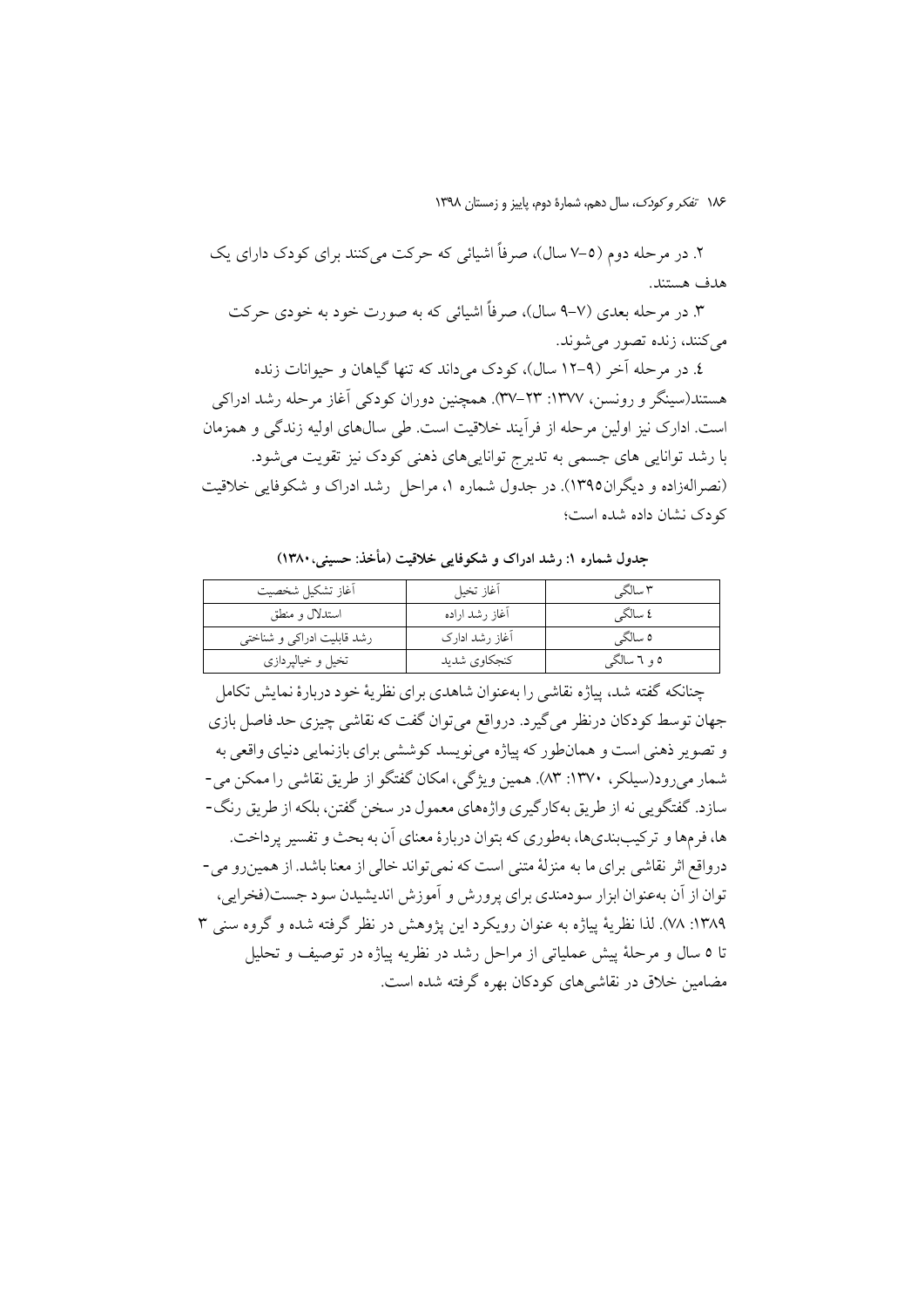### ٦. روش شناسي پژوهش

این یژوهش با اتکا بر تحلیل مضمون (تحلیل تماتیک) که یکی از روشهای بنیادین تحلیل کیفی بوده و برای بیان واقعیت و تبیین آن به کار میرود، متون منتخب خود یعنی مضامین .<br>نقاشی های کودکان سه تا پنج سال را مطالعه می کند. در این روش، نخست خردهمضامین از خلال بررسی هر نقاشی، شناسایی و برای دستیابی به شبکهٔ مضامین، گروهبندی می شوند تا در نهایت مضامین کلی تر، شناسایی و طبقهبندی گردد. تحلیل مضمون، یک روش رایج در تحقیقات کیفی و روشی «برای شناخت، تحلیل و گزارش الگوهای موجود در دادههای کیفی است. این روش، فرایندی برای تحلیل دادههای متنی است و دادههای پراکنده و متنوع را به دادههایی غنی و تفصیلی تبدیل میکند» (Braun & Clarke, 2006). فرایند تحلیل مضمون متکی است بر مشاهده متن (در اینجا تصاویر ) و فهم اطلاعات گوناگونی که ارتباط ظاهری ندارند، همچنین مشاهده نظاممند این متون و تحلیل کیفی اطلاعات و در صورت لزوم تبدیل دادههای کیفی به دادههای کمی (Boyatzis, 1998: 4). در این پژوهش، کل دادهها و منابع(تصاویر)، تحلیل مضمون میشوند تا امکان تفسیر کلی آنها فراهم آید. در روش تحليل مضمون «به بافت دادهها و نكات ظريف أن بيشتر توجه شده و از شمارش کلمات و عبارات آشکار فراتر میرود و بر شناخت و توضیح ایدههای صریح و ضمنی تمرکز میکند. سپس از کدهای مضامین اصلی برای تحلیل عمیقتر دادهها استفاده می شود. در تحلیل مضمون می توان از فراوانی نسبی مضامین برای مقایسهٔ آنها و تهیه ماتریس مضامین و ترسیم شبکه مضامین استفاده کرد. از میان ابزارها و روش های تحلیلی تحلیل مضمون که عبارتند از: «کاربرد ابزار رایانهای، قالب مضامین، ماتریس مضامین شبکه مضامین و تحلیل مقایسهای» روش تحلیلی «شبکه مضامین» برای تحلیل مضمون در این پژوهش انتخاب شده است. تحلیل مضمون تصاویر در این پژوهش در سه مرحله انجام خواهد شد که عبارتند از: «تجزیه و توصیف تصویر، تشریح و تفسیر تصویر و ادغام و يكيارچهكردن مجدد. در حالي كه همه اين مراحل با تفسير و تحليل همراه است اما در هر مرحله از تحلیل، سطح بالاتری از انتزاع به دست می]ید»(1177:Attride-Stirling, 2001 ). در نتيجهٔ اين فرايند، گزارشي از محتواها و معاني توليدشده در اين تصاوير فراهم خواهد آمد که مبتنی بر الگوها و مضامین دادههای اولیه است.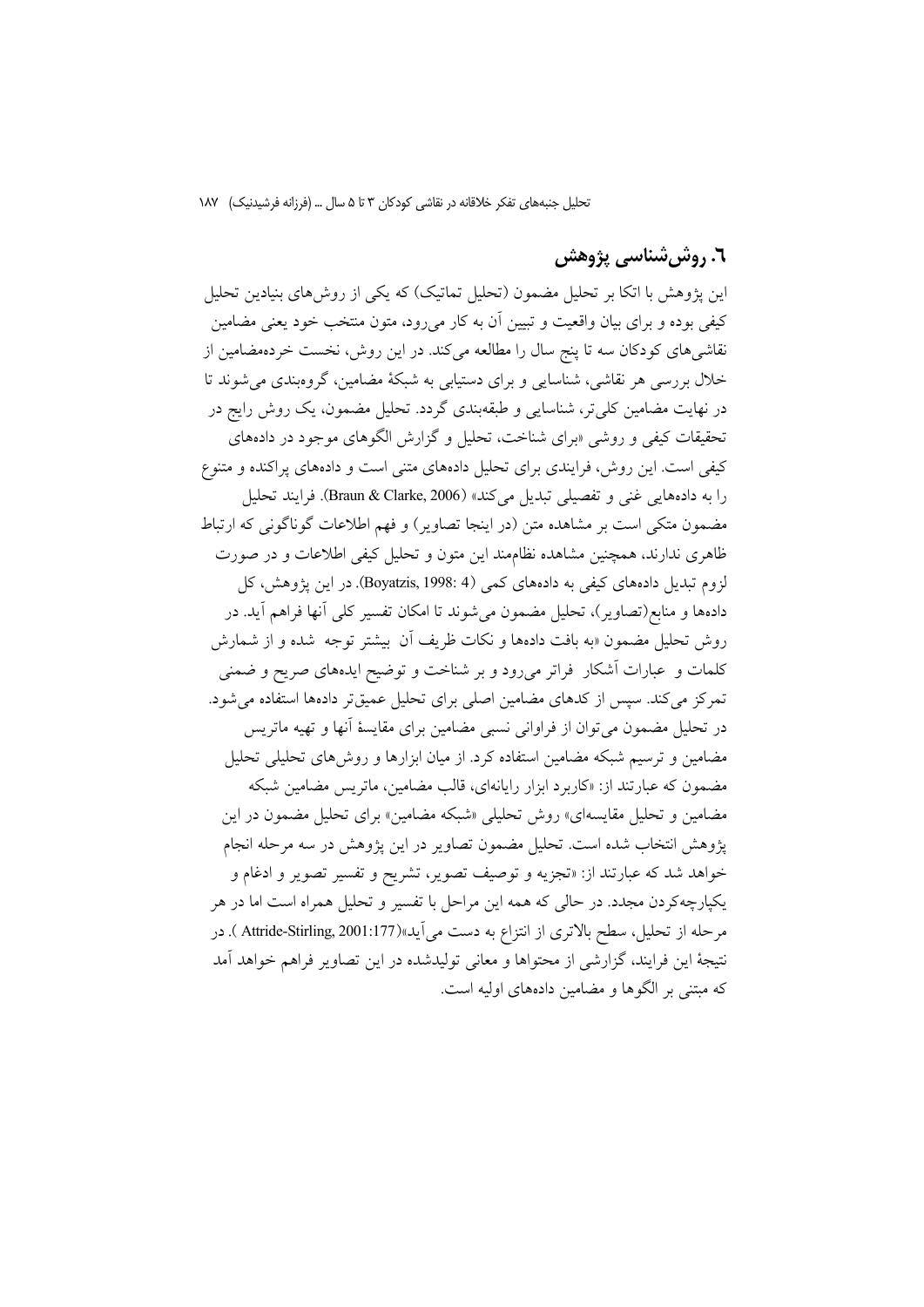١٨٨ تفكر وكودك، سال دهم، شمارة دوم، ياييز و زمستان ١٣٩٨

### ۔ فنون تحلیل دادہہا:

دادههای اصلی در این پژوهش، مضامین هستند که در شبکه مضامین تحلیل خواهند شد. تم یا مضمون، عبارت از موضوع، مساله یا پرسشی است که مستقیم و غیرمستقیم تکرار می شود. تحلیل مضامین در مطالب انتشاریافته در مجلات منتخب، از طریق مطالعه و دستیابی به الگوهای تکراری معنادار با توجه به روایی (صحت و اعتبار) و نیز پایایی (قابليت اطمينان) آنها انجام خواهد شد. استخراج مضامين «پايه»، مضامين «سازماندهنده» و مضامین «فراگیر»، تصویری از کل مضامین را به دست خواهد داد که روابط آنها با یکدیگر در قالب یک شبکه مشخص می گردد. مضامین پایه، کدها و نکات کلیدی موجود در متن هستند. مضامین سازماندهنده، حاصل تلخیص و ترکیب مضامین پایه است. مضامین فراگیر نیز مضامینی است که اصول حاکم بر متن به مثابه یک کل را مشخص می نماید.

بر این اساس با مطالعهٔ متون مجلات منتخب، تا جایی که اشباع نظری حاصل گردد، نخست مضامین پایه شناسایی و دستهبندی شده و با خلاصهسازی آنها، مفاهیم یا اصول کلی تری به دست می آید. این مفاهیم کلی، به مضامینی اساسی تر تبدیل می گردند که مضمونهای کلی و حاکم بر متن را نمایندگی میکنند.

در این پژوهش تحلیل مضمون با استفاده از شبکهٔ مضامین انجام خواهد شد. بدین نحو که مضامین پایه، سازماندهنده و فراگیر، در یک شبکه ترسیم شده و مضامین برجستهتر در هر سطح، همراه با روابط میان آنها نشان داده می شود. جدول ذیل فرایند به کارگیری روش تحليل مضمون در اين يژوهش نشان داده شده است. اين جدول بر اساس «فرايند گامبهگام تحلیل مضمون و تحلیل شبکه مضامین» تألیف (عابدی جعفری و دیگران، ۱۳۹۰: ۱۷۸) طراحي و ارائه شده است؛

| اقدام                              |                             | مر حله                 |
|------------------------------------|-----------------------------|------------------------|
| مطالعهٔ اولیه دادهها               |                             |                        |
| مكتوب كردن دادهها                  | آشنا شدن با متن             |                        |
| نوشتن ايدة اوليه                   |                             |                        |
| پیشنهاد چارچوب کدگذاری و تهیه قالب |                             | تجزيه و توصيف<br>تصوير |
| مضامين                             | ایجاد کدهای اولیه و کدگذاری |                        |
| تفکیک متن به بخشهای کوچکتر         |                             |                        |
| كدگذاري ويژگيهاي جالب دادهها       |                             |                        |

جدول شماره ۲: فرایند گامبهگام تحلیل مضمون و تحلیل شبکه مضامین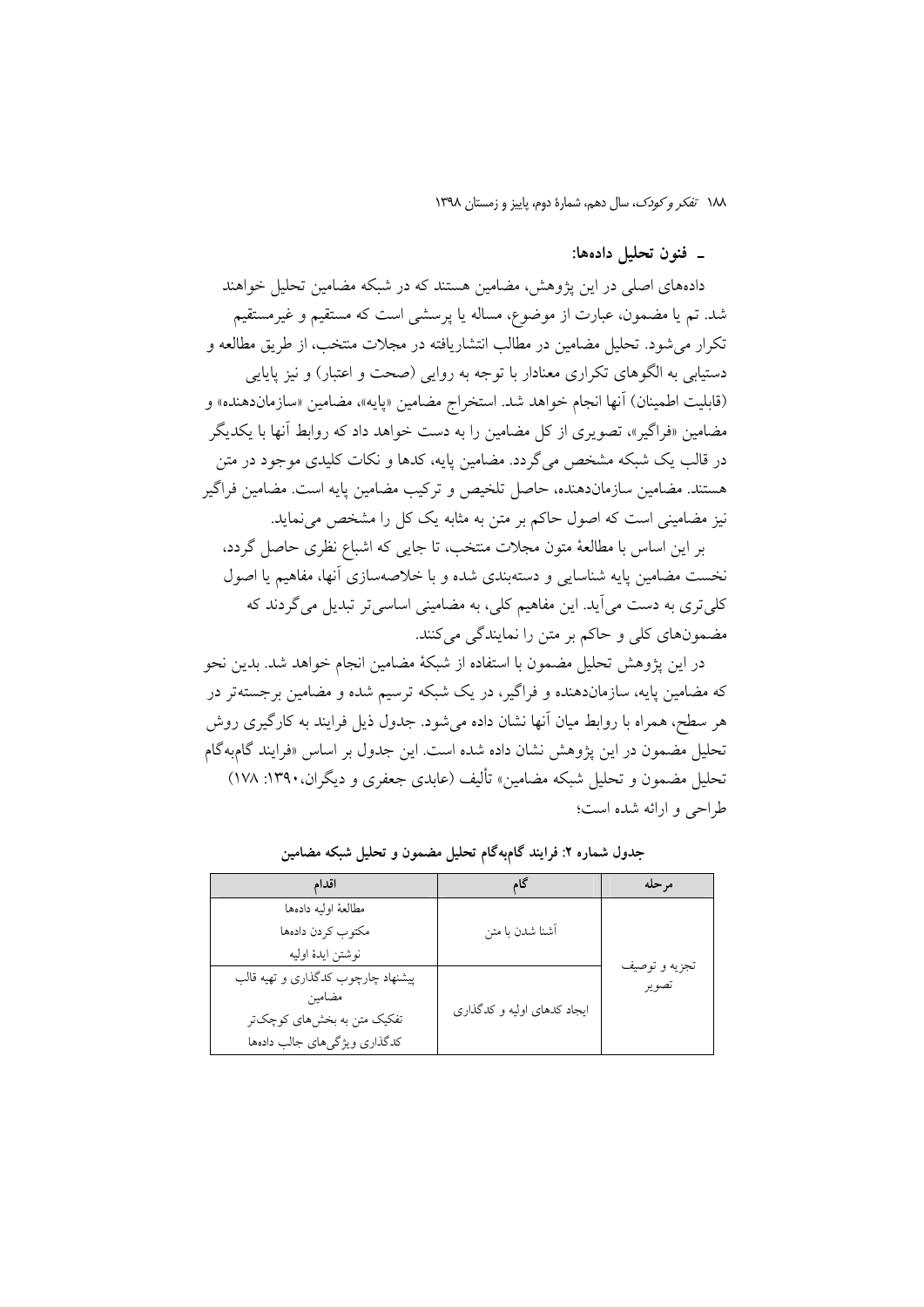| تطبيق دادن كدها با قالب مضامين<br>استخراج مضامین از بخشهای کدگذاشته<br>تصاوير<br>پالایش و بازبینی مضامین                                  | جستجو و شناخت مضامين |                        |
|-------------------------------------------------------------------------------------------------------------------------------------------|----------------------|------------------------|
| بررسی و کنترل همخوانی مضامین با کدهای<br>مستخرج<br>مرتبكردن مضامين<br>انتخاب مضامین پایه، سازماندهنده و فراگیر<br>تعریف و نامگذاری مضامین | تحليل شبكه مضامين    | تشريح و تفسير<br>تصوير |
| تلخیص شبکه مضامین و بیان مختصر و صریح<br>استخراج نمونههاى جالب دادهها<br>نگارش گزارش علمی و تخصصی از تحلیلها                              | تدوين گزارش          | تركيب و ادغام          |

شیوه گردآوری اطلاعات در این یژوهش کتابخانهای و میدانی است و جامعه آماری یژوهش شامل مهدکودکهای شهر تهران و حجم نمونه شامل ۱۰۰ کودک از ده مهدکودک در مناطق یک، دو، هفت، دوازده و چهارده تهران(در سال تحصیلی ۹٦-۹۵) است. نمونه-گیری بهصورت تصادفی خوشهای چند مرحلهای انجام شده است. لازم به ذکر است که نقاشی کودکان از نظر اجرا در یک طبقه بندی شامل انواع زیر است:

۱. نقاشی محدود یا دیکته شده: در این نوع نقاشی از کودک خواسته میشود که موضوع معینی را برای ما نقاشی کند. این قبیل نقاشی ها از نظر تشخیصی کارایی چندانی ندارد و بیشتر در ارزشیابی از میزان مهارتهای هنری کودکان و نوجوانان از آنها می توان استفاده کرد.

۲. نقاشی آزاد: در این قبیل نقاشیها، کودک به دلخواه خود و آزادانه موضوع را انتخاب میکند. چنانچه هدف از نقاشی کودکان پی بردن به ویژگیهای شخصیتی و عاطفی کودک باشد، این نوع نقاشی کاربرد بیشتری دارد.

۳. نقاشی ترکیبی: در این نوع نقاشی ضمن آزاد گذاشتن کودک در بعضی جاها نکاتی دیکته مے شود.

در این پژوهش از روش سوم یعنی نقاشی ترکیبی استفاده شده است. بدین معنی که از کودکان خواسته شد تا یک حیوان را نقاشی کنند اما در انتخاب نوع حیوان و تکنیک اجرا آزادی عمل به ایشان داده شد. در نهایت مضامین آثار خلق شده توسط این کودکان، پس از کد گذاری و طبقهبندی بر اساس شاخصههای خلاقیت مورد تجزیه و تحلیل قرارگرفت.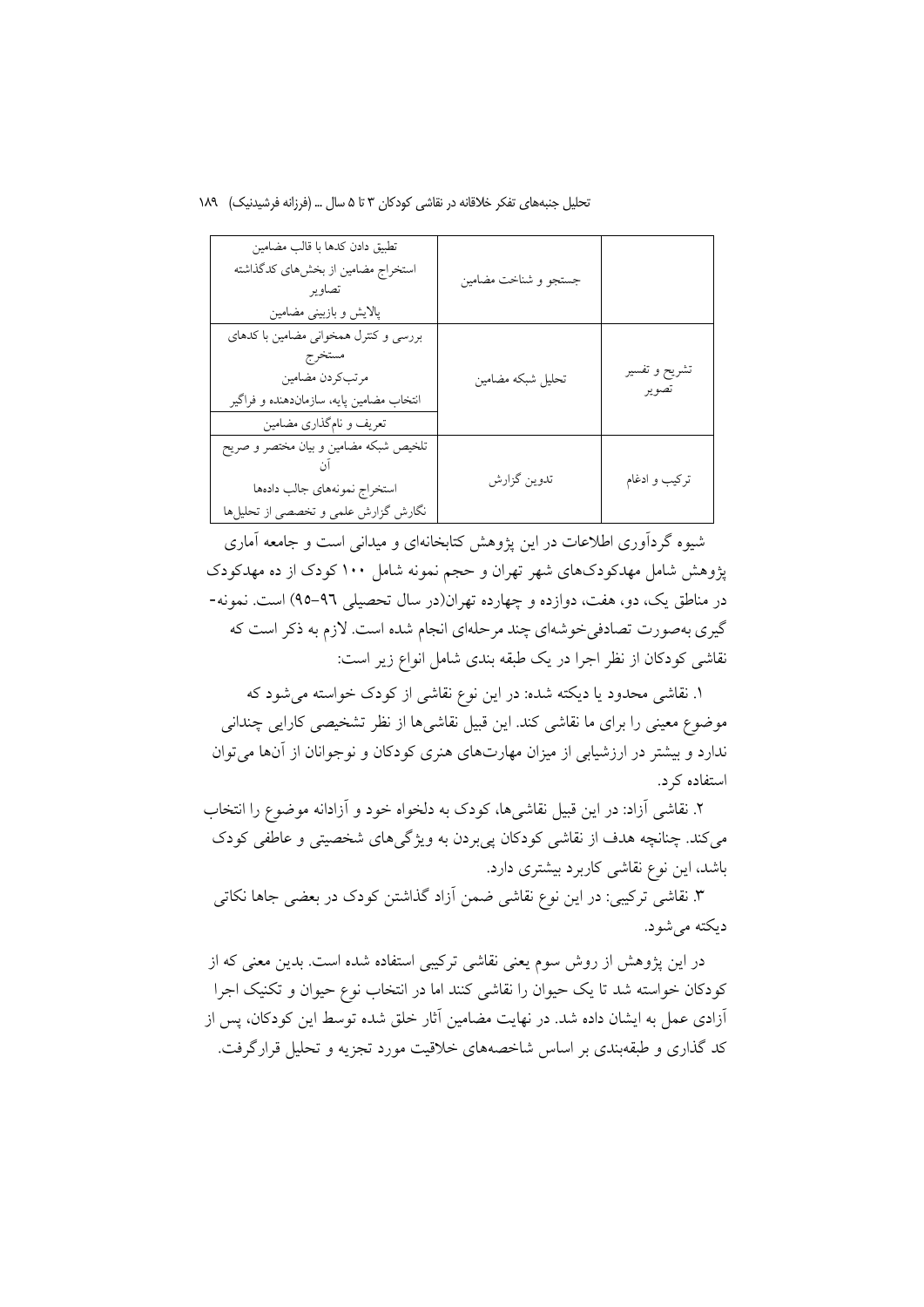# ۷. بررسی مضامین خلاق در نقاشی کودکان

در این پژوهش که هدف اصلی آن تبیین ویژگیهای تفکر خلاق در نقاشی کودکان سه تا پنج ساله است، بیش از ۱۰۰ اثر نقاشی کودکان مورد مطالعه قرارگرفته است. ابتدا تلاش شده تا ضمن مروری کلی، ویژگیهای شاخص این آثار معرفی شود و پس از آن، هر یک از مؤلفهها مورد تجزیه و تحلیل قرارگرفته و در نهایت، نتایج حاصل در قالب جدول و نمودار ارائه شده است.

| كاراكتر         | سن                           | تصوير |            | كاراكتر                  |                       | تصوير                           |   |
|-----------------|------------------------------|-------|------------|--------------------------|-----------------------|---------------------------------|---|
| دايناسور        | $\mathbf{\breve{r}}$<br>ساله |       | ۲          | بجه<br>كوچولو<br>ى پرندە | $\pmb{\circ}$<br>ساله | هجر کوچر کری مربود              | ١ |
| مورچه<br>بالدار | $\pmb{\circ}$<br>ساله        | se o  | ۴          | پرنده به<br>شكل<br>کودک  | ٥<br>ساله             | œ<br>$\hat{\rho}_{\rm{eff}}$ is | ٣ |
| دريا            | $\mathbf{\breve{r}}$<br>ساله |       | ۶          | آينه<br>جادو             | ٥<br>ساله             |                                 | ۵ |
| بىنام           | $\mathbf{\check{r}}$<br>ساله |       | ٨          | لولو                     | ٣<br>ساله             |                                 | ٧ |
| بى نام          | ٤<br>ساله                    |       | $\bar{\ }$ | بىنام                    | ٣<br>ساله             |                                 | ٩ |

جدول شماره ۳: معرفی آثار مورد بررسی (مأخذ: نگارنده)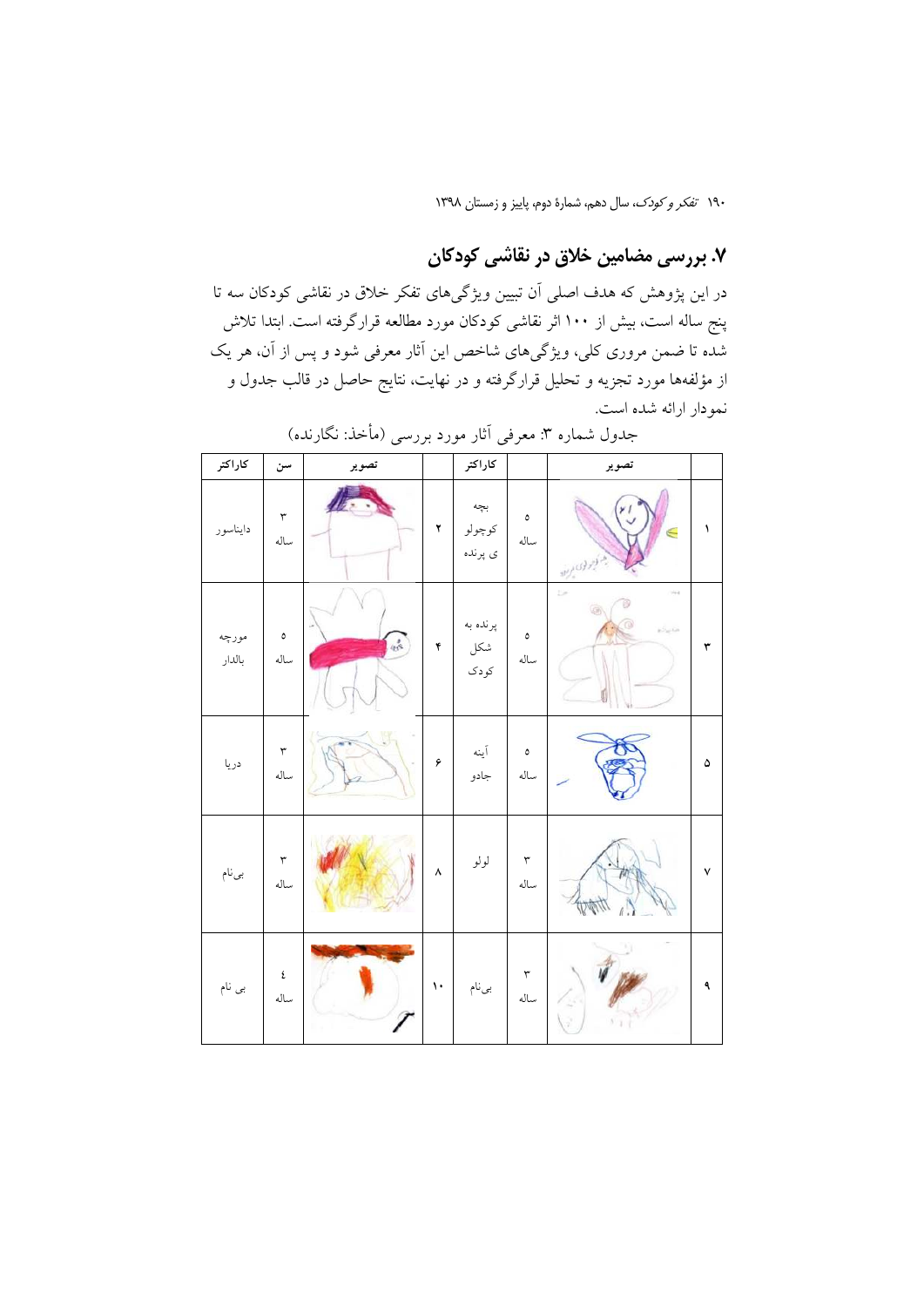| بى نام |                              |            | $\mathbf{17}$                     | بىنام |                              |    | ١١            |
|--------|------------------------------|------------|-----------------------------------|-------|------------------------------|----|---------------|
| بىنام  | $\mathbf{\breve{v}}$<br>ساله |            | ۱۴                                | بىنام | ٣<br>ساله                    | U. | $\mathcal{N}$ |
| بى نام | ٤<br>ساله                    |            | ۱۶                                | بىنام | ٣<br>ساله                    |    | ۱۵            |
| بى نام |                              |            | ۱۸                                | بىنام |                              |    | $\mathsf{v}$  |
| بىنام  | $\mathbf{\breve{r}}$<br>ساله |            | $\mathbf{y}$                      | بىنام | $\mathbf{\breve{r}}$<br>ساله |    | ۱۹            |
| بىنام  | ٣<br>ساله                    | ,<br>Uprin | $\pmb{\curlyvee} \pmb{\curlyvee}$ | بىنام | ٣<br>ساله                    |    | ۲۱            |
| تمساح  |                              | aaniy      | ۲۴                                | گر گ  | ٣<br>ساله                    |    | ۲۳            |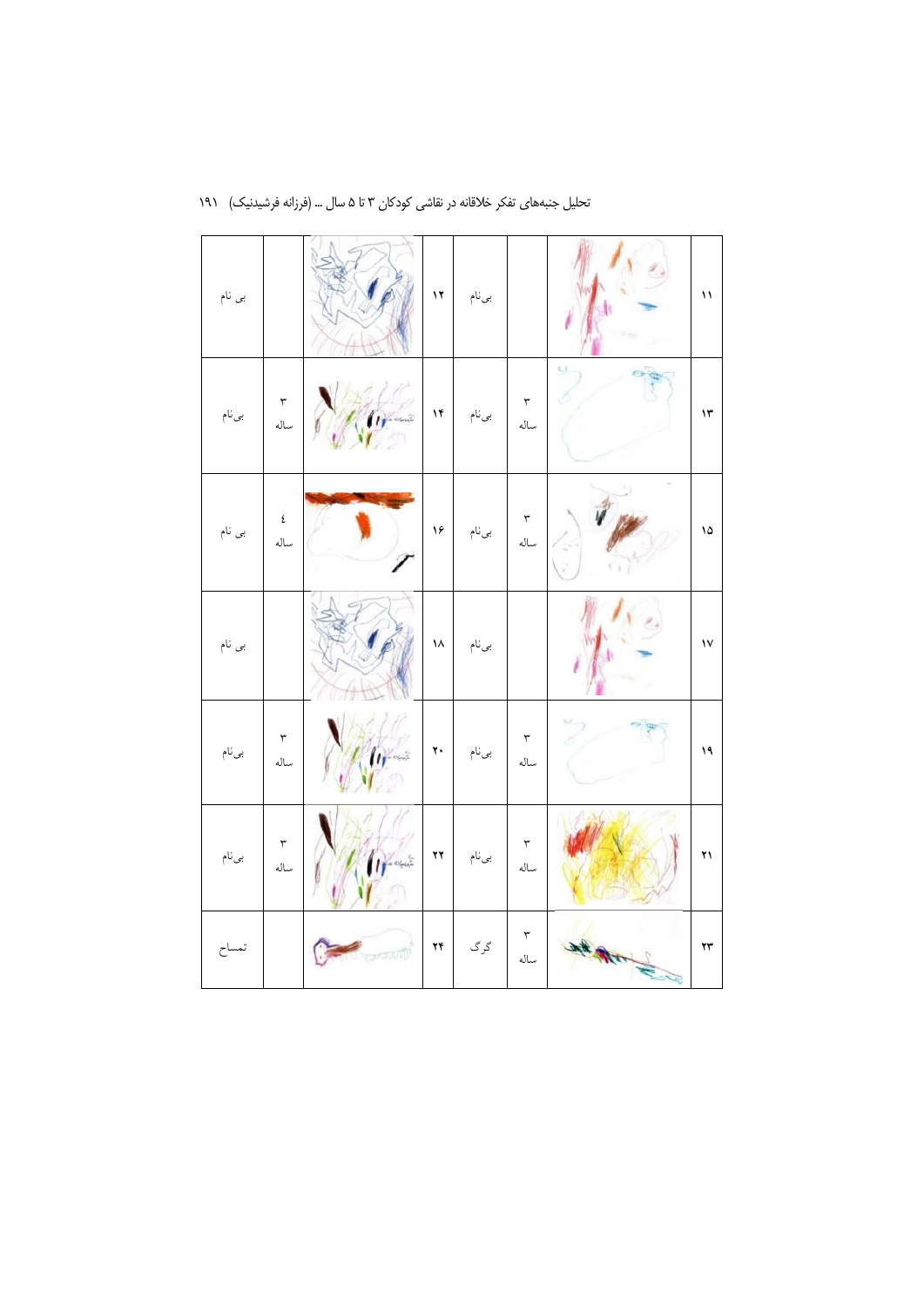| شير      | $\mathbf{\breve{r}}$<br>ساله | a y                     | ۲۶ $\,$             | شير      | ٣<br>ساله             |        | ۲۵ |
|----------|------------------------------|-------------------------|---------------------|----------|-----------------------|--------|----|
| شير      | ٣<br>ساله                    |                         | $\mathbf{Y} \wedge$ | شير      | ٣<br>ساله             |        | ۲۷ |
| شير      | ٣<br>ساله                    |                         | ٣٠                  | شير      | ٣<br>ساله             | ë<br>÷ | ۲۹ |
| شير      | ٥<br>ساله                    |                         | $\tau\tau$          | هث<br>پا | ٤<br>سال              |        | ٣١ |
| فيل      | ٣<br>ساله                    |                         | ٣۴                  | شير      | ٣<br>ساله             |        | ٣٣ |
| دايناسور |                              | w<br>2<br>$\frac{1}{2}$ | $\mathbf{r}$ ۶      | دايناسور | $\pmb{\circ}$<br>ساله |        | ٣۵ |
| دايناسور | ٥<br>ساله                    |                         | $\mathbf{r} \wedge$ | دايناسور | ٤<br>ساله             |        | ٣٧ |

۱۹۲ تف*کر و کودک*، سال دهم، شمارهٔ دوم، پاییز و زمستان ۱۳۹۸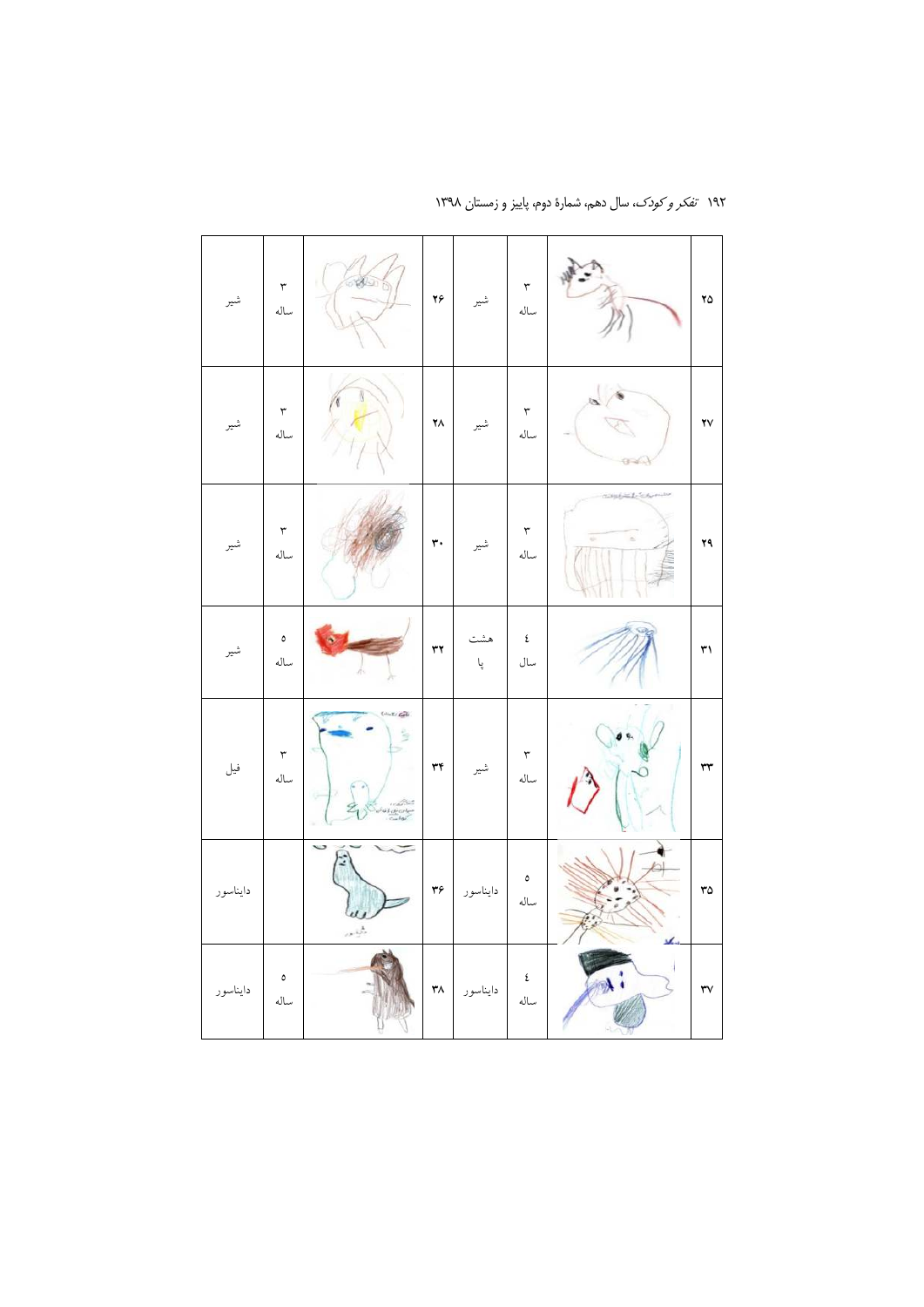| هشت پا      |                              |               | $\mathfrak{r}$ .        | هشت<br>پا               |                       |    | ٣٩ |
|-------------|------------------------------|---------------|-------------------------|-------------------------|-----------------------|----|----|
| هشت پا      |                              |               | ۴۲                      | هشت<br>پا               |                       |    | ۴۱ |
| دايناسور    | $\mathbf{\breve{r}}$<br>ساله | $\mathcal{I}$ | ۴۴                      | دايناسور                | ٣<br>ساله             |    | ۴۳ |
| گربه بالدار | $\mathsf{o}\,$               |               | ۴۶                      | <u>موش</u><br>سه<br>چشم | $\pmb{\circ}$<br>ساله |    | ۴۵ |
| ببر سه پا   | ٦<br>ساله                    | $\eta$        | ۴۸                      | موش<br>بالدار           | ٥<br>ساله             | LЬ | ۴٧ |
| ماهى        |                              |               | $\mathsf{\Delta} \star$ | نهنگ                    |                       |    | ۴۹ |
| شير         |                              |               | ۵۲                      | شير                     | $\pmb{\circ}$<br>ساله |    | ۵۱ |

تحلیل جنبههای تفکر خلاقانه در نقاشی کودکان ۳ تا ۵ سال ... (فرزانه فرشیدنیک) ۱۹۳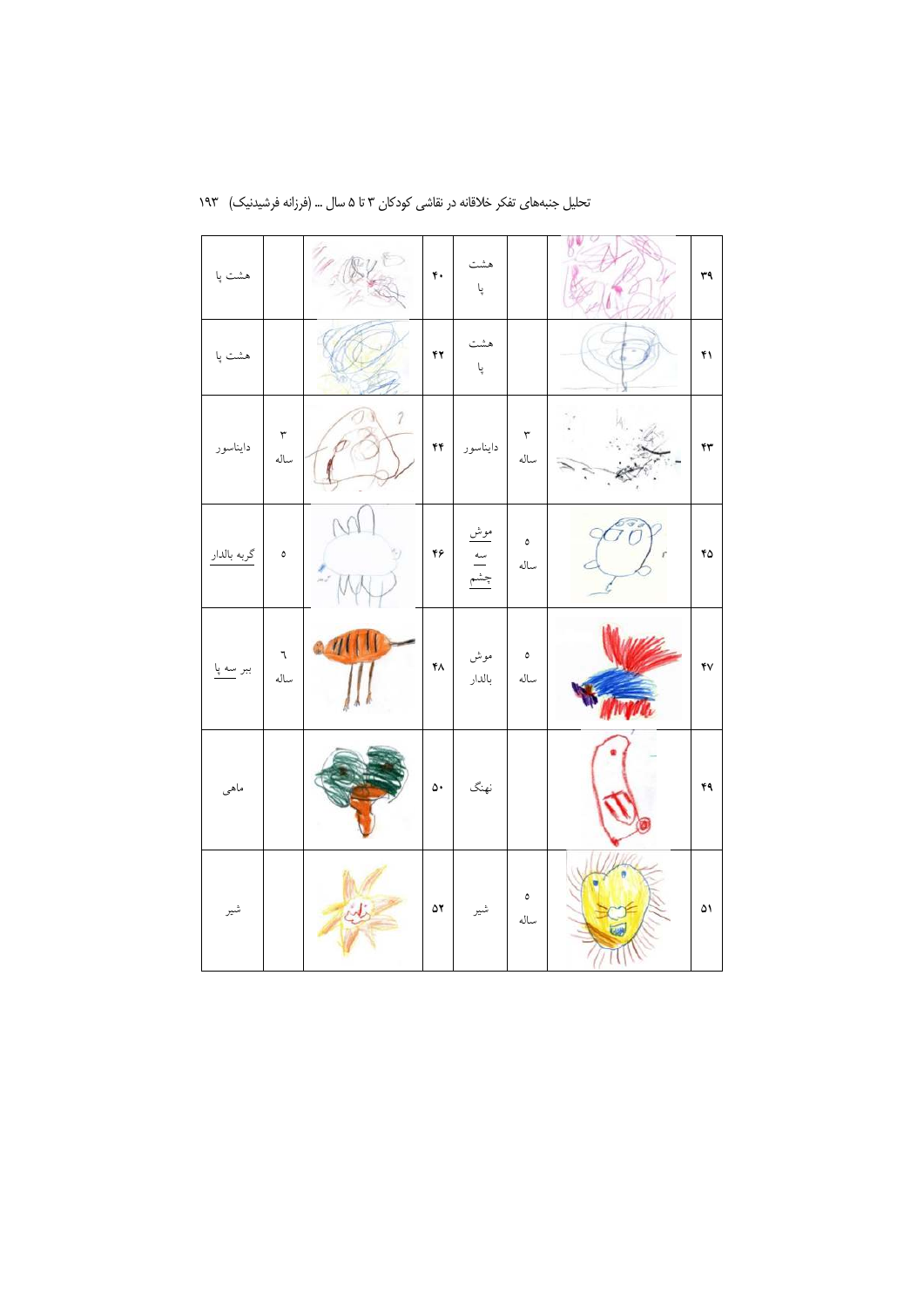| دايناسور                | دايناسور                           | دايناسور                          | شير                                             | هشت پا    | هشت پا    | شير       | گوسفند                                    |
|-------------------------|------------------------------------|-----------------------------------|-------------------------------------------------|-----------|-----------|-----------|-------------------------------------------|
| $\mathbf{r}/\mathbf{0}$ | $\pmb{\circ}$<br>ساله              | ٥                                 | ٥                                               | ٥         |           | ٥         |                                           |
|                         |                                    |                                   | $U^*$<br>$\ddot{\phantom{0}}$<br>J)<br>$\Omega$ |           |           |           |                                           |
| ۶۸                      | $\hat{\mathbf{y}}\hat{\mathbf{y}}$ | $\hat{\gamma}$                    | $\gamma$                                        | ۶,        | ۵۸        | ۵۶        | ۵۴                                        |
| دايناسور                | دايناسور                           | گربه                              | دايناسور                                        | هشت<br>پا | هشت<br>پا | شير       | فیلی که<br>تمام<br>حيوانات<br>را<br>خورده |
| $\pmb{\circ}$           | ٣<br>ساله                          | $\mathbf{Y}^{\prime }/\mathbf{0}$ | $\pmb{\circ}$<br>ساله                           |           |           | ٤<br>ساله | ٤<br>سال                                  |
| y,                      |                                    | ō                                 |                                                 |           | $\bullet$ |           | 9. P                                      |
| ۶V                      | ۶۵                                 | ۶۳                                | ۶۱                                              | ۵۹        | ۵٧        | ۵۵        | ۵٣                                        |

۱۹۴ تف*کر و کودک*، سال دهم، شمارهٔ دوم، پاییز و زمستان ۱۳۹۸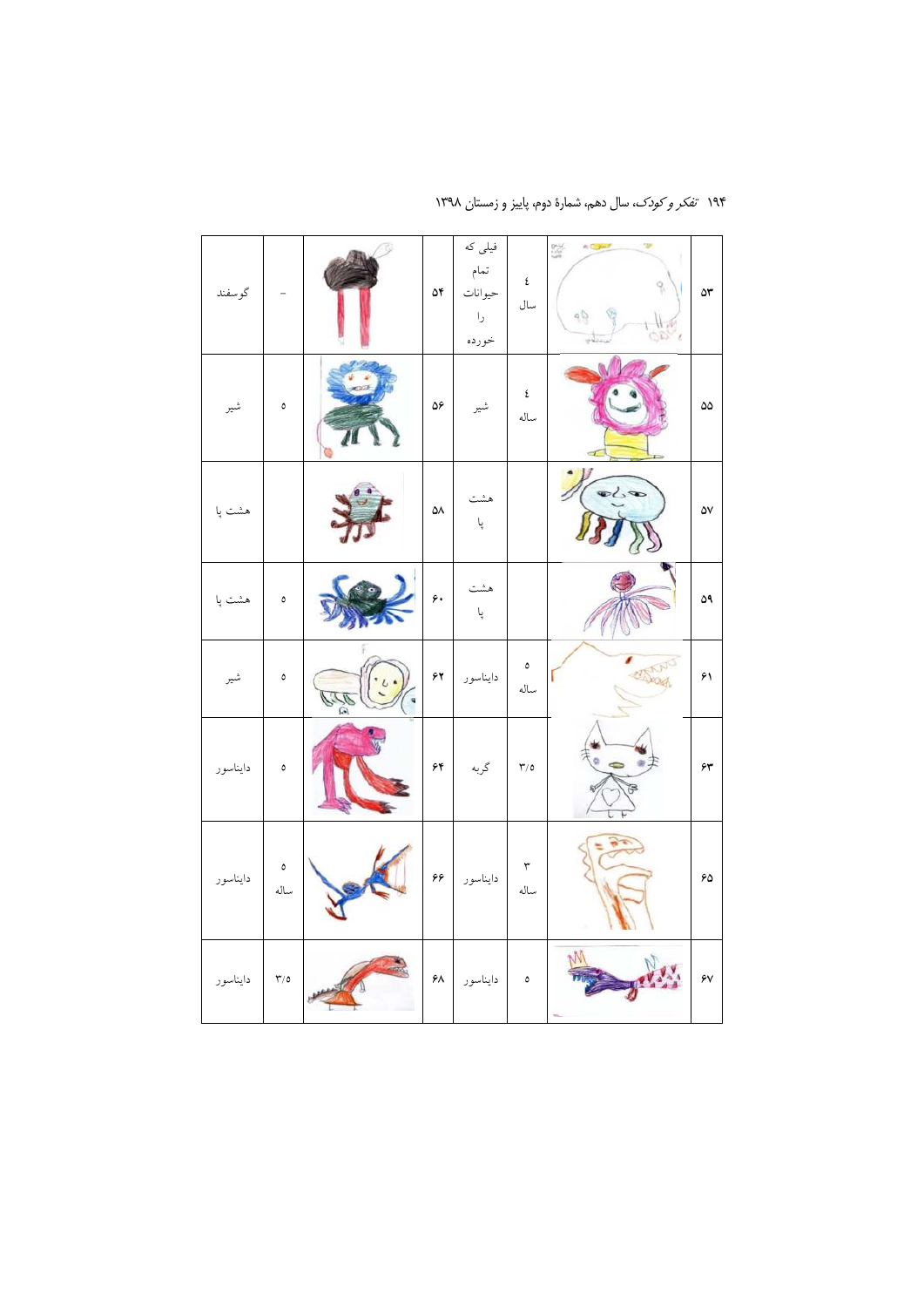| اؤدها              | $\pmb{\circ}$         |                                          | $\mathsf{v}\mathsf{\cdot}$ | اژدها          | ٥              | Kornenter                                                                             | ۶۹             |
|--------------------|-----------------------|------------------------------------------|----------------------------|----------------|----------------|---------------------------------------------------------------------------------------|----------------|
| شير                | ٣<br>ساله             |                                          | $\mathsf{Y}\mathsf{Y}$     | هشت<br>پا      | ٥<br>ساله      |                                                                                       | ۷١             |
| دايناسور<br>بالدار | ٥<br>ساله             |                                          | ۷۴                         | دايناسور       | ٥<br>ساله      | $\varnothing$<br>$\sqrt{M}$<br>$\sqrt{4}$<br><b>BK</b><br>$\frac{1}{\sqrt{2}}$<br>506 | ۷۳             |
| دايناسور           | ٥<br>ساله             |                                          | ٧۶                         | دايناسور       | ٥<br>ساله      |                                                                                       | ٧۵             |
| دايناسور<br>پرنده  | $\pmb{\circ}$<br>ساله | Alaga                                    | ٧٨                         | شير            | $\mathsf{o}\,$ |                                                                                       | ٧V             |
| موجود<br>خيالى     | $\pmb{\circ}$<br>ساله | <b>REDARATE</b><br>b                     | $\wedge\cdot$              | زامبى          |                |                                                                                       | ٧٩             |
| موجود<br>خيالى     |                       | 悖<br>v<br>۱ż<br>Christian<br>$\bigoplus$ | $\mathsf{A}\mathsf{Y}$     | موجود<br>خيالى | ٥<br>ساله      |                                                                                       | ۸۱             |
|                    |                       |                                          |                            | موجود<br>خيالى | ٥<br>ساله      | ×,<br>$\frac{1}{2}$                                                                   | $\Lambda \tau$ |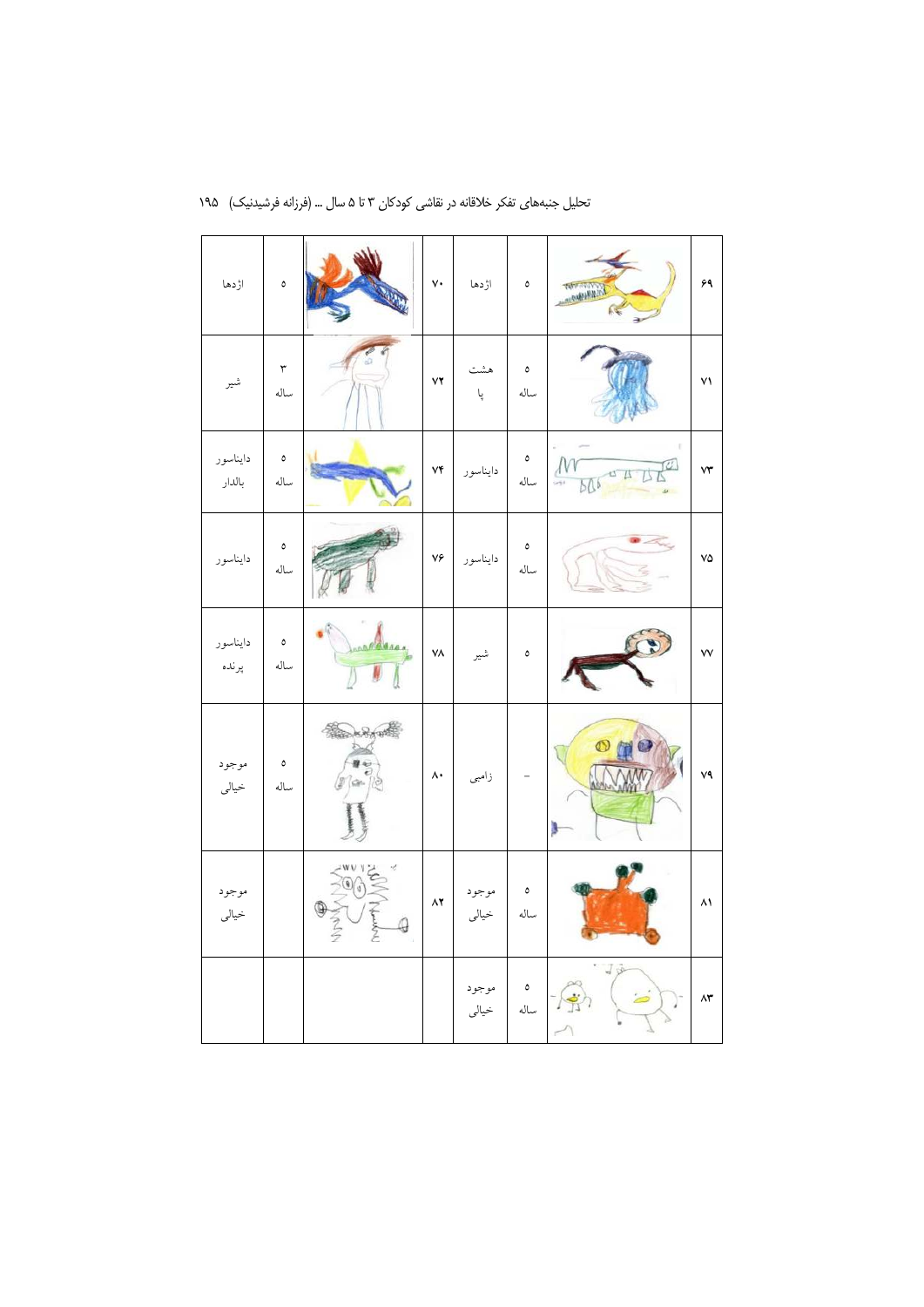در ادامه بحث، ویژگیهای شاخص آثار ارائه شده در جدول فوق مورد تجزیه و تحلیل قرار گرفته است؛

۱.۷ عدم تفکیک میان انسان و حیوان

چنانچه در شکل های ارائه شده در ردیف ۱ تا ۳ جدول مشاهده می شود، گویا کودک در این سن هنوز تصور واضحی از مرز میان خود و حیوانات ندارد. در تصویر ۱ سمت راست، یکی از کودکان، شکلی را ترسیم کرده و سپس آن را بچه کوچولوی پرنده نامید و کودکی دیگر اشاره کرد که خود را به شکل پرنده کشیده است. یکی دیگر از کودکان نیز دایناسوری را در قامت انسان به تصویر در آورده است که در سمت چپ دیده میشود.



تصوير ١: عدم تفكيك ميان خود و ساير جانداران

۲.۷ عدم تفکیک میان حشرات و حیوانات

در برخی از نقاشیهای کودکان، کودک تمایزی میان حشرات و حیوانات قائل نبوده و در حالی که از آنها درخواست شده بود که حیوانی را ترسیم کنند، کودکان تصویری از یک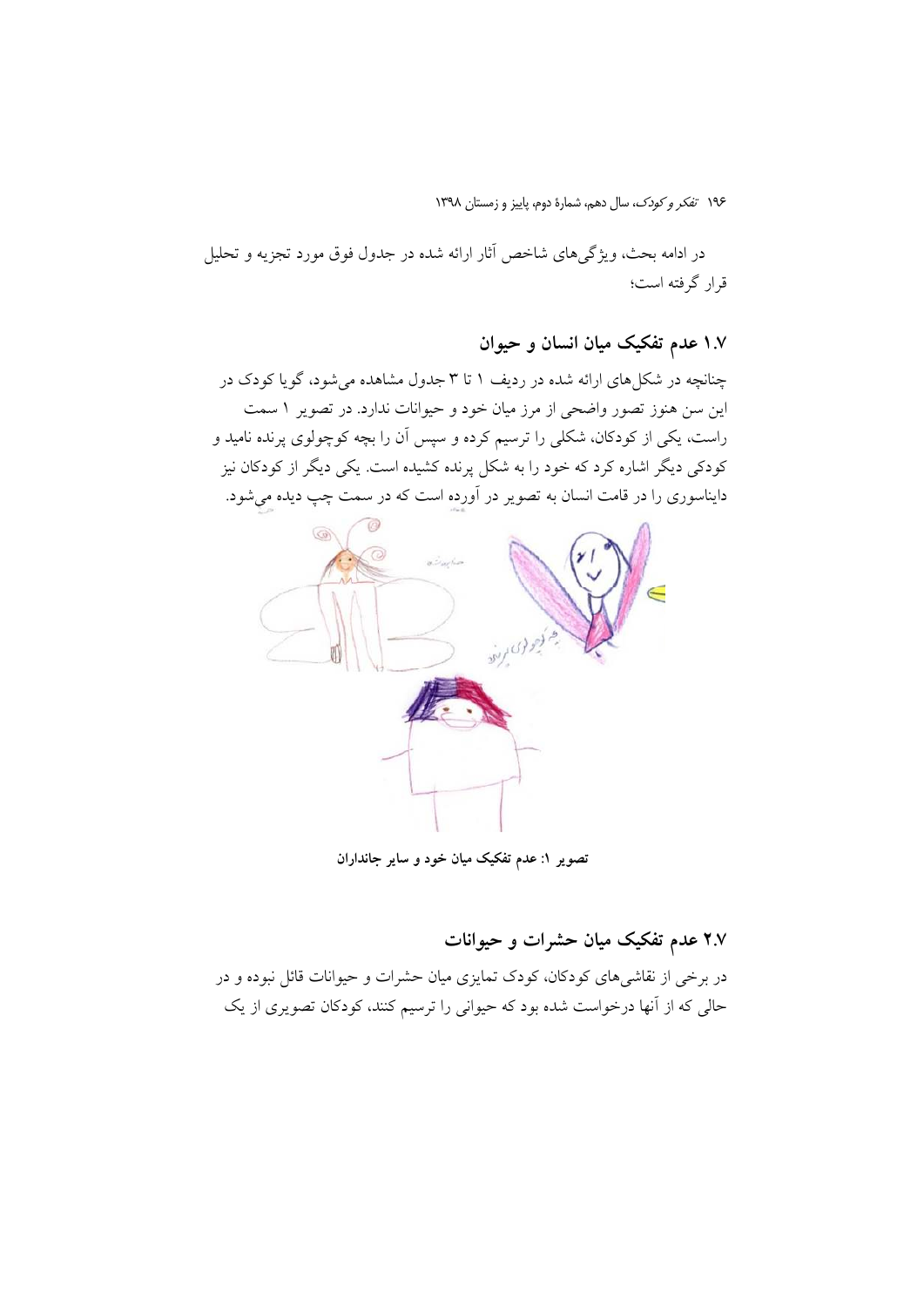حشره را ارائه دادند. برای مثال چنانکه در تصویر ۲ مشاهده می شود، کودک در تلاش برای طراحی مورجه ای بالدار بر آمده است.



تصویر ۲: عدم تفکیک میان حشرات و حیوانات

۳.۷ عدم تفکیک میان اشیا و حیوانات

برخی کودکان در این سن، نه تنها میان انسان، حیوانات و حشرات تمایزی قائل نیستند، بلکه حتی گاه موجودات خیالی یا بیجان را جاندار پنداشته و تفاوت و مرزی میان آنها قائل نیستند. در تصویر ۳ سمت راست، کودک تصویری ارائه داده که خود عنوان «اَینه جادو» را بر آن نهاده است و در شکل میانی، کودک عنوان موجود خیالی خود را «دریا» گذاشته و شکل سمت چپ را «لولو» نامیده است.



تصویر ۳: عدم تفکیک میان جانداران و موجودات بی جان(از راست به چپ: آینه جادو، دریا، لولو)

# ۴.۷ طرح موجودات فاقد نام

نکته قابل توجه دیگری که مشاهده شد این بود که برخی از کودکان، هنگامی که از ایشان خواسته شد تا حیوانی را تصویر کنند، اقدام به ترسیم تصاویری فاقد نام، فاقد شکل و فاقد هويت خاص نمودند. در تصوير ٤ سمت راست، كودك عنوان داشته است كه موجودي را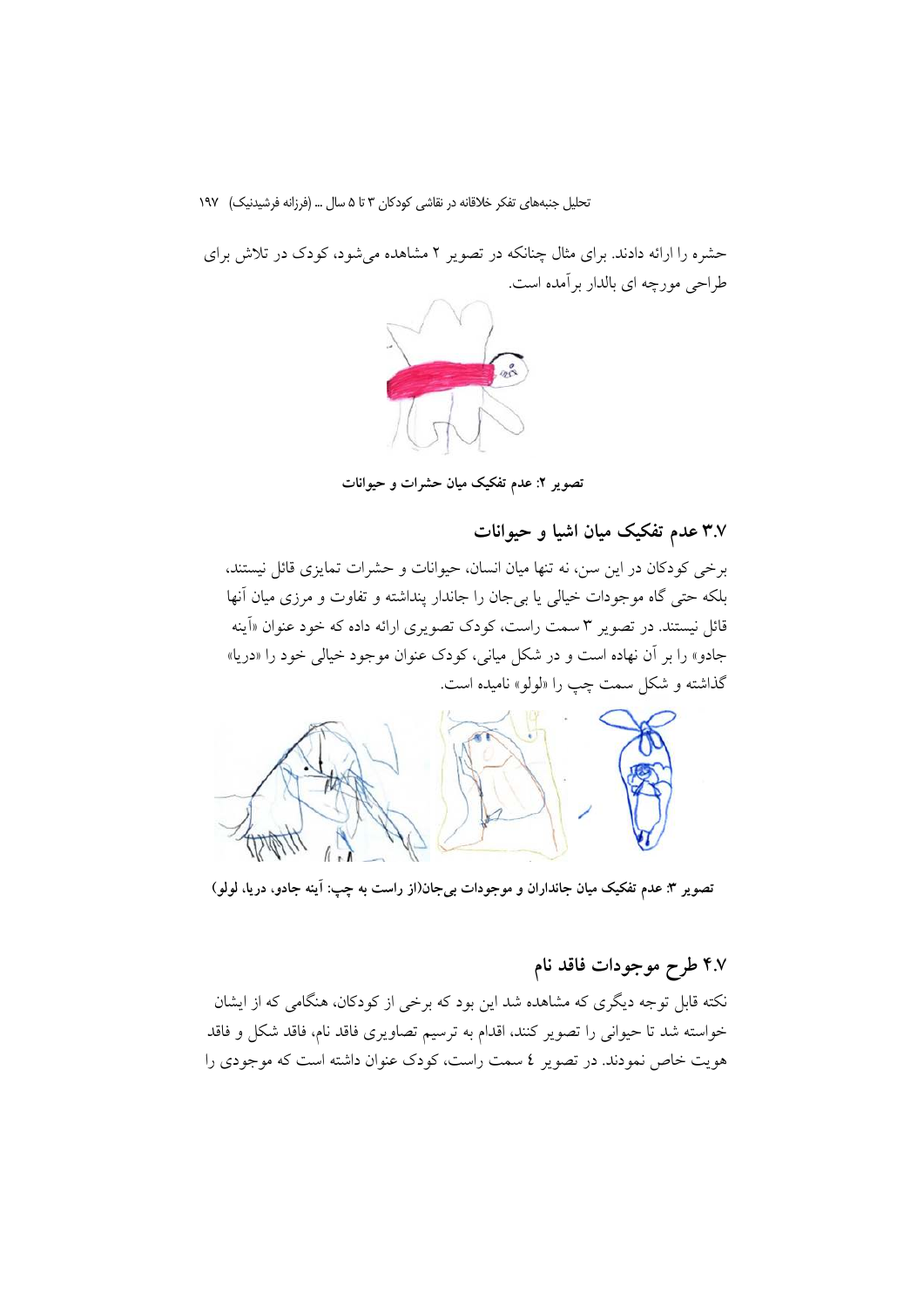به تصویر درآورده که بر روی سر خود آتش دارد و در تصویر سمت چپ، کودک با استفاده از دو رنگ متفاوت، اظهار داشت که در صدد به تصویر در آوردن دو حبوان مختلف بوده است. استفاده از خطوط بریده بریده و رنگهای مختلف، از ویژگیهای این-گونه نقاشی ها بو ده است.



تصوير ۴: طرح موجودات بيiام

۵.۷ عدم وفاداری به واقعیت

یکی دیگر از نکات قابل تأمل در تعداد زیادی از نقاشی های کودکان، عدم وفاداری ایشان بر واقعیت بیرونی، و تکیه بر تخیل و احساس شخصی و درونی است. در این گونه موارد، قدرت تخیل کودک، باعث خلق تصاویری انتزاعی شده است. گاهی کودک در صدد کشیدن موجودی بود اما حاصل کار شبیه به موجودی دیگر شده است. در واقع کودک، تصویر ذهنی خود از موجود را ارائه داده و و تلاش داشته تا احساس خود را با استفاده از خط، نقطه و رنگ بیان کند. وفاداری به ذهنیت به جای الگوبرداری از واقعیت، تمام دغدغه كودكان در اين گونه از آثار بوده است. خطوط بريده بريده، نشان از ذهن جستجوگر كودك دارد و می توان مشاهده نمود که تأثیرات ذهن و تخیل کودکان در ترسیمات خلاقشان بروز یافته است. چنانکه در تصاویر ٥ و ٦ ملاحظه می شود، کودک ترسیم خود را خرگوش، تمساح، فیل یا هشتپا نامیده درحالی که نتیجهی کار بسیار متفاوت از واقعیت است و تأکید کودک بر استفاده از رنگهای مختلف، و وفادار نبودن بر طرح و موضوع اصلی، بسیار مشهود است.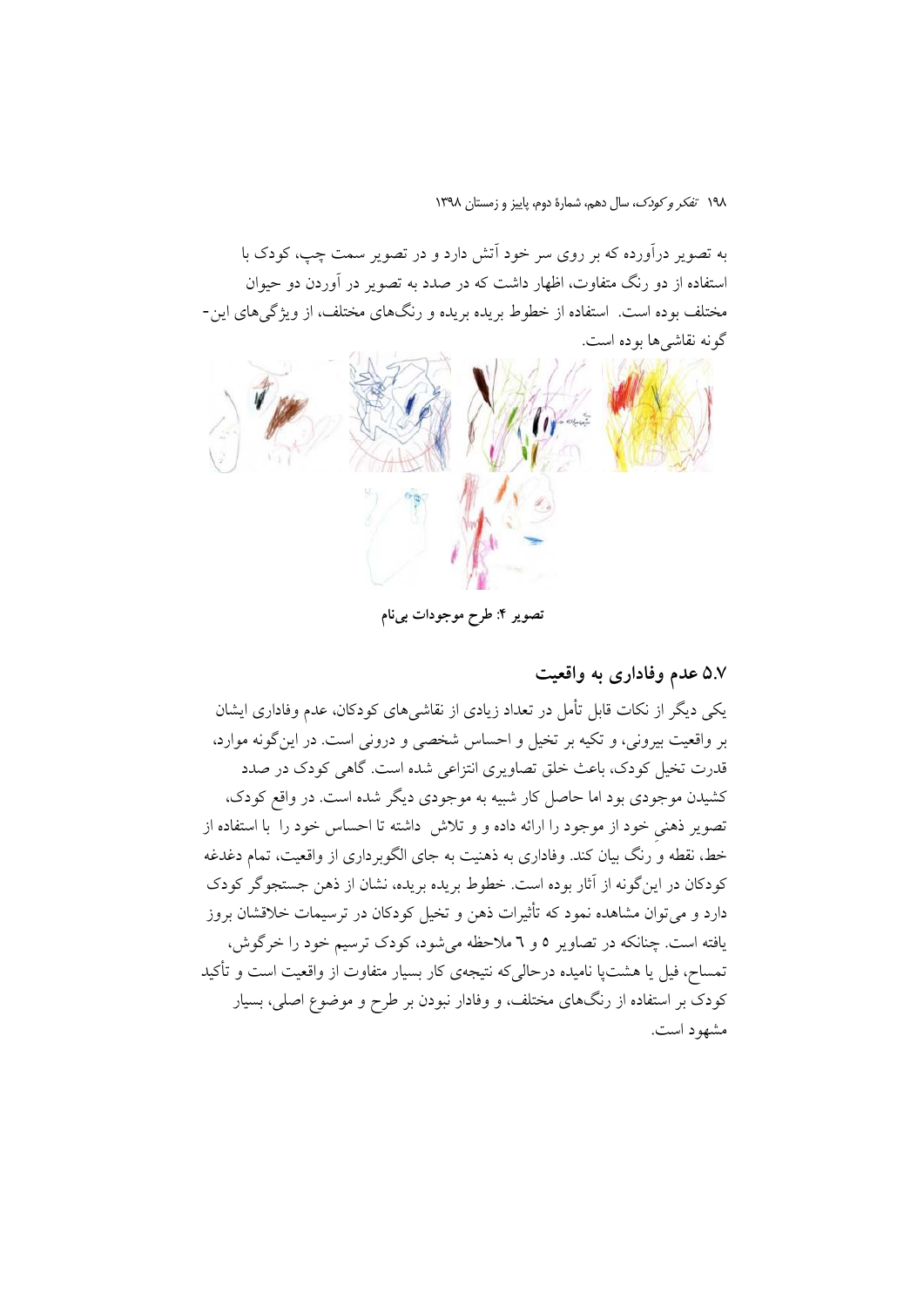

تصویر ۶: به ترتیب از راست به چپ: هشت $\mathfrak{p}$ ، دایناسور، گرگ و شیر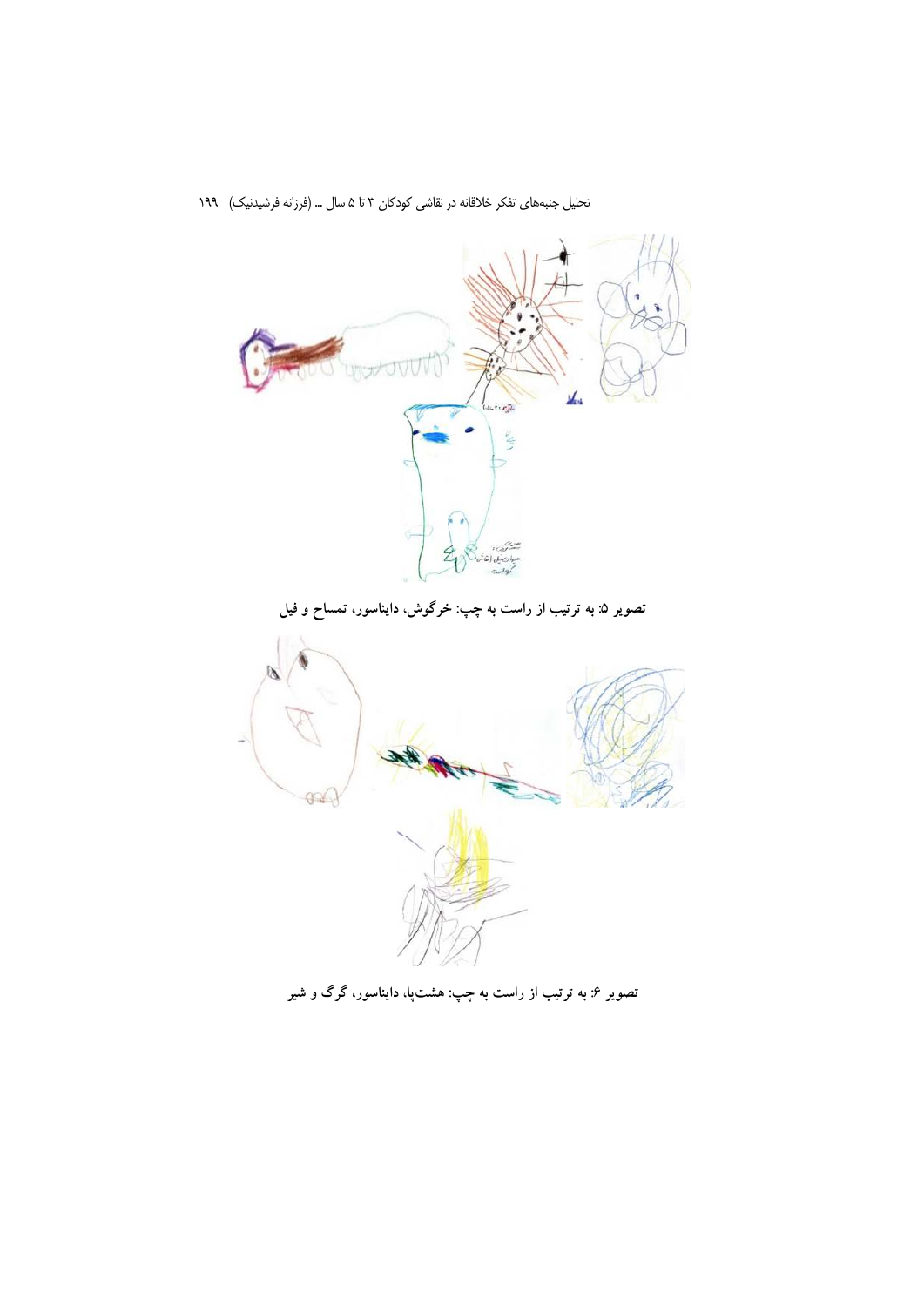# ۶.۷ افزودن ویژگی های خاص به حیوانات

در برخی از تصاویر، کودک با بهرهگیری از تفکر خلاق خود، ویژگیهای خاصی را به حیوانات بخشیده است. برای مثال همانگونه که در تصویر ۷ ملاحظه میشود، کودک نقاشی خود را موش بالدار، گربه سه چشم و یا ببر سه پا نامیده است.



تصویر ۷: به ترتیب از راست به چپ: موش بالدار، گربه سه چشم، ببر سه پا

٧.٧ زاويه ديد بديع انتخاب زاویه دید بدیع و غیرمتعارف، از دیگر نکات قابل تأمل در نقاشی های کودکان است. برای مثال ترسیم صورت شیر و یا ماهی از روبرو، ترسیم نهنگ به صورت عمودی در حالی که به صورت عادی انتظار میرود که به صورت افقی ترسیم شود و یا تجسم فیلی که تمام موجودات را خورده است (تصویر ۸) از جمله خلاقیتهای کودکان در انتخاب زاويه ديد است.



تصویر ۸ به ترتیب از راست به چپ: شیر، نهنگ، ماهی، فیلی که تمام حیوانات را خورده است.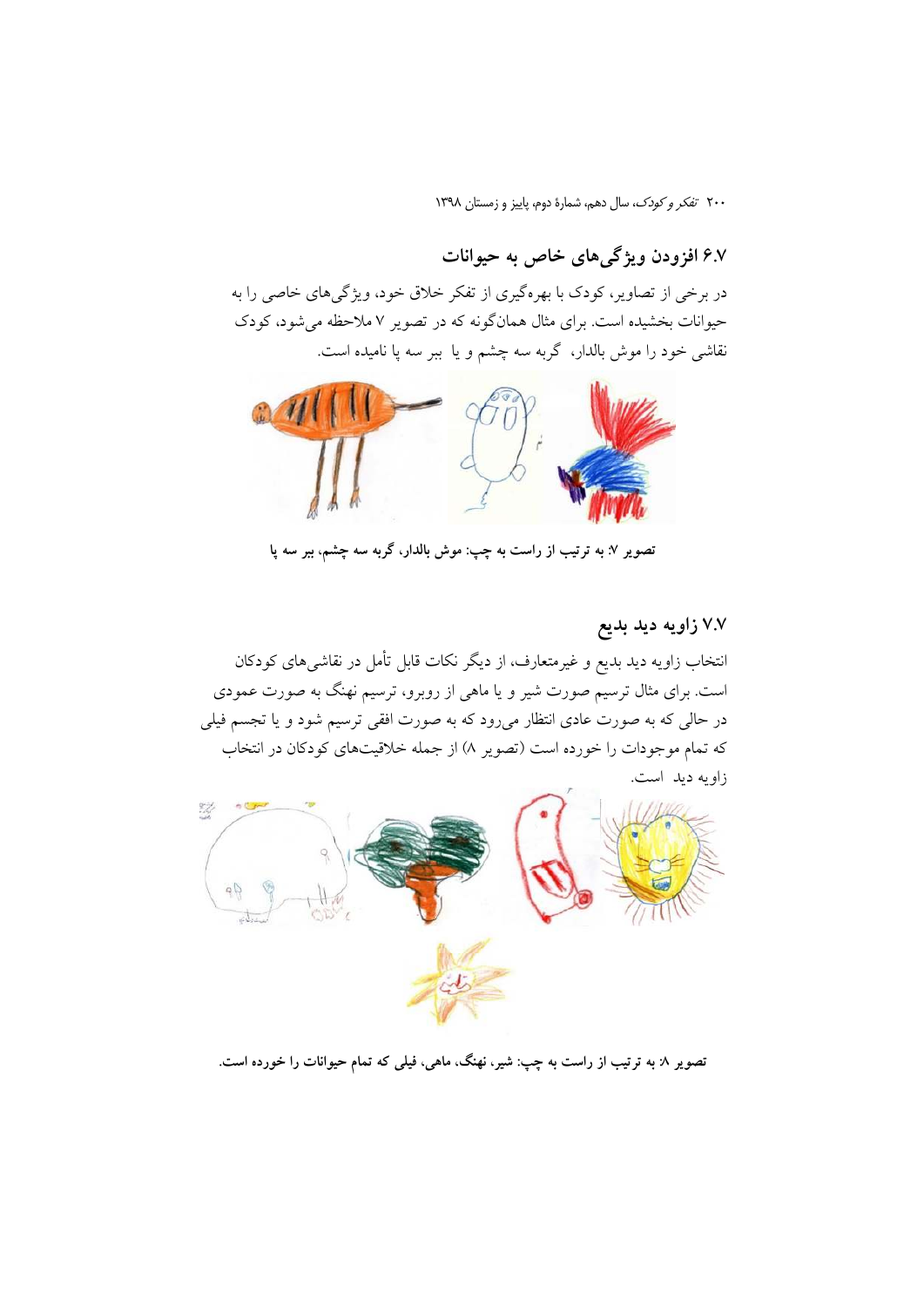۸.۷ استفاده خلاقانه و غیر متعارف از رنگها

نحوه استفاده از رنگها نیز در آثار کودکان، متفاوت از دنیای واقعیت و متکی بر احساس و ذهنیت ایشان است. گوسفند سیاه(در حالی که در واقعیت و یا تصاویر داستانی، گوسفند به رنگ سفید دیده می شود)، شیر چند رنگ و یا هشتیای رنگارنگ (تصویر ۹) نشاندهنده عدم وفاداری کودک به واقعیت رنگها و بهرهگیری از خلاقیت در ترسیم است. استفاده از رنگهای خالص و شفاف و غیرترکیبی در این آثار قابل توجه است.



تصویر ۹: استفاده خلاقانه از رنگها

#### ۹.۷ نمود نشاط و شادی

از دیگر شاخصههای آثار کودکان در ترسیم حیوانات، نمود نشاط در نقاشیهای آنان است. در برخی تصاویر، القاء شادی با ترسیم لبخند بر چهره حیوانات دیده میشود. در برخی دیگر از نقاشیها، حس شادی با تغییر در حالت موجود و مثلاً ترسیم دستها در بالا (شبیه حالت رقصیدن) انتقال داده شده است (تصویر ۱۰). استفاده از لبخند در تمامی آثار حتی هنگام ترسیم حیوانات درنده و در صحنههای نبرد ایشان نیز به چشم می خورد.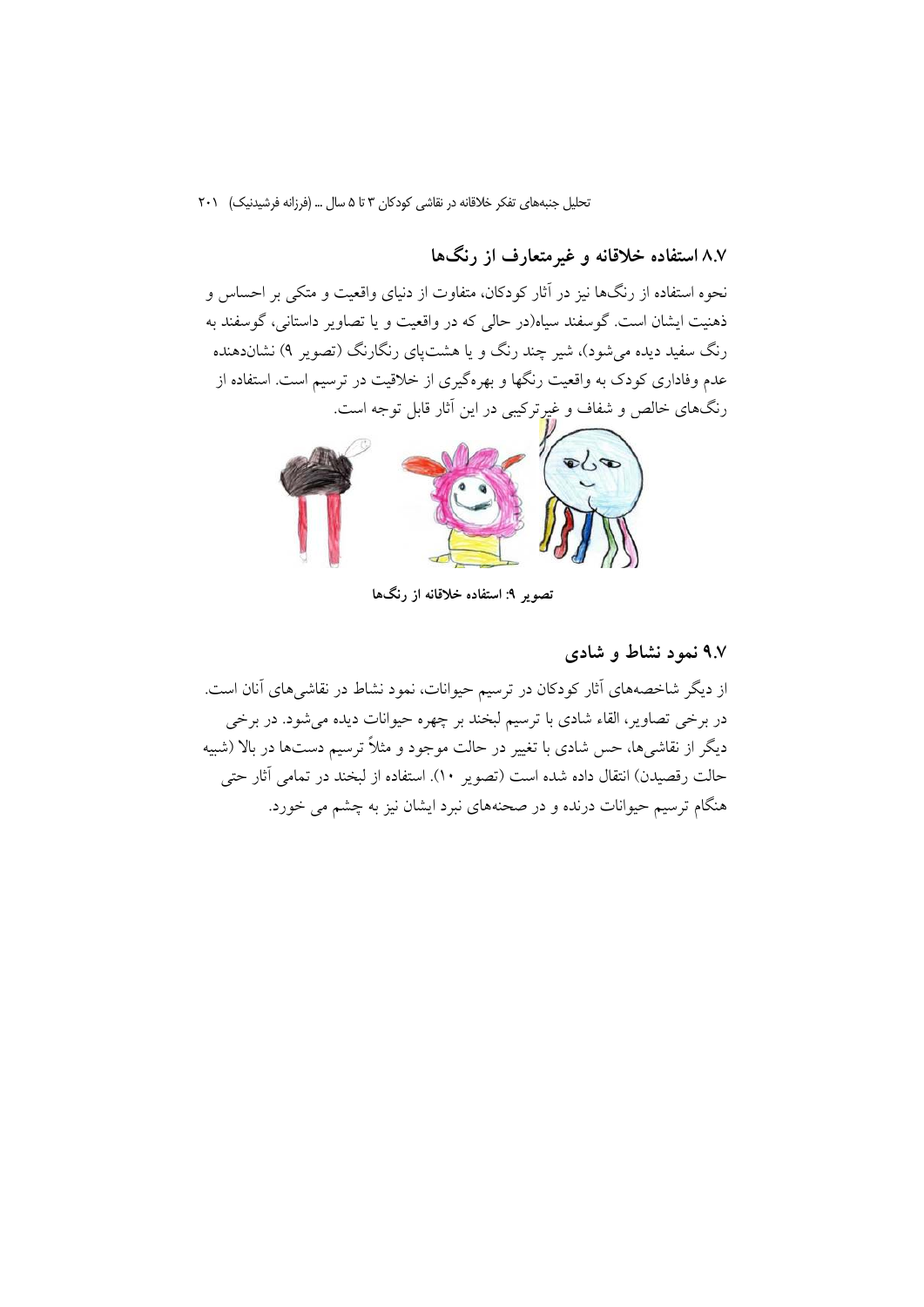

تصویر ۱۰: القاء حس شادی و نشاط

۱۰.۷ شخصیتپردازی

برخی از کودکان تبحر ویژهای در شخصیتپردازی کاراکترهای حیوانی بروز دادند. برای مثال استفاده از کلاه در ترسیم هشتپا، توجه به مدل مو، ابروها و بینی در تصویر شیر و استفاده از تاج و لباس رنگارنگ در ترسیم دایناسور(تصویر ۱۱)، شخصیتی ویژه به این آثار بخشيده است.



تصویر ۱۱: خلق کاراکترهای متنوع در ترسیم هشتپا، دایناسور و شیر

و یا کاراکترهای قدرتمند و خشمگین در نمایش درگیری بین حیوانات و خلق صحنه-های جنگی(تصویر ۱۲)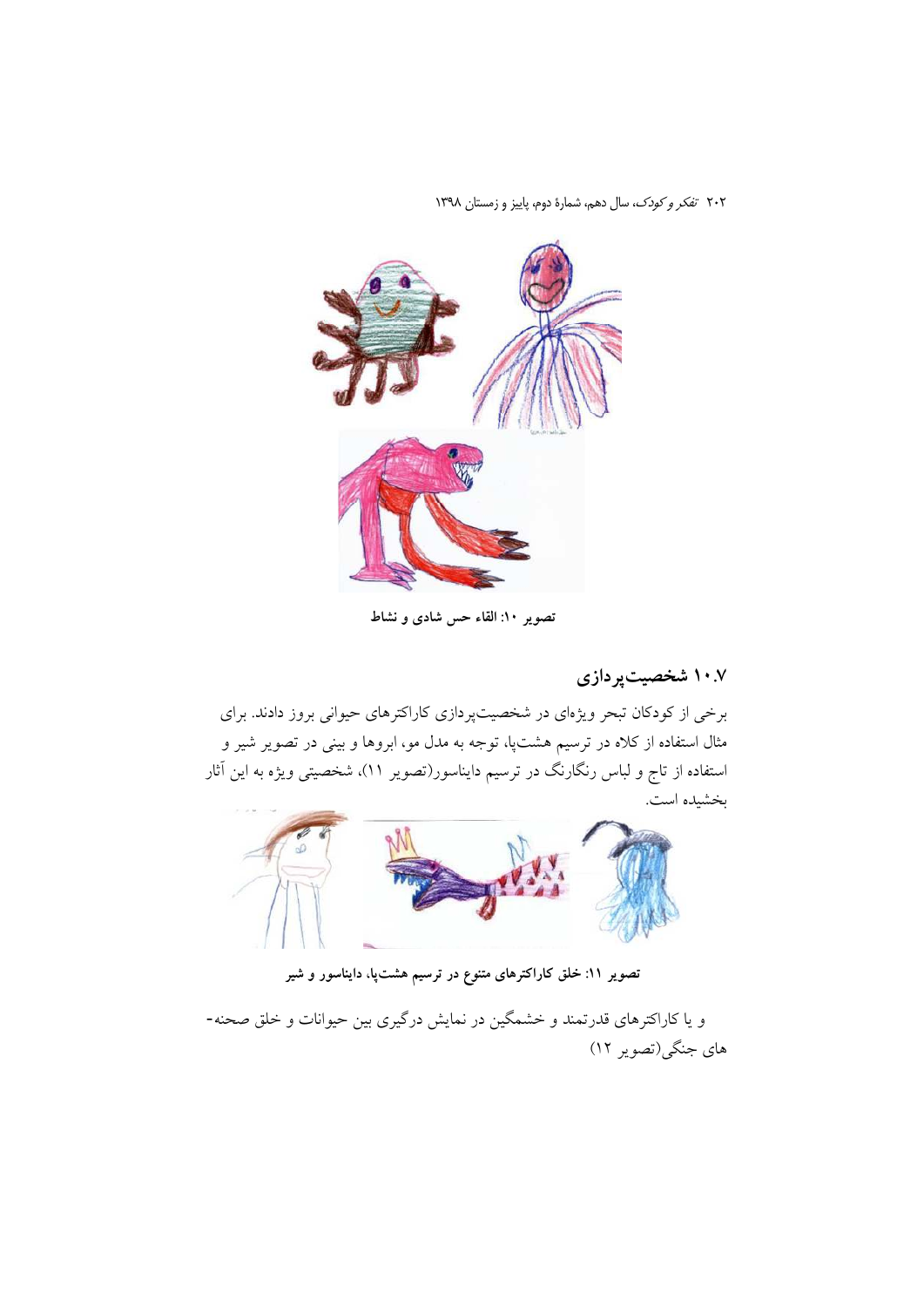

تصویر ۱۲: خلق کاراکترهای قدرتمند و خشمگین در صحنه نبرد

۱۱.۷ تأثیرپذیری از کمیکها و انیمیشنهای تخیلی

تأثیرات کارتونها و انیمیشنهای کودکانه در برخی از طراحی کودکان مشهود است. از نمونه تصاویری که میتوان به صورت مستقیم ذیل این موضوع بررسی کرد، نقاشیهایی با موضوع زامبی و یا موجودات فضایی هستند(تصاویر ۱۳ و ۱۶). این تصاویر با نسخههای آشنا در فیلمها و انیمیشنها تشابه دارد.



تصویر ۱۳: به ترتیب از راست به چپ: زامبی، موجودات فضایی

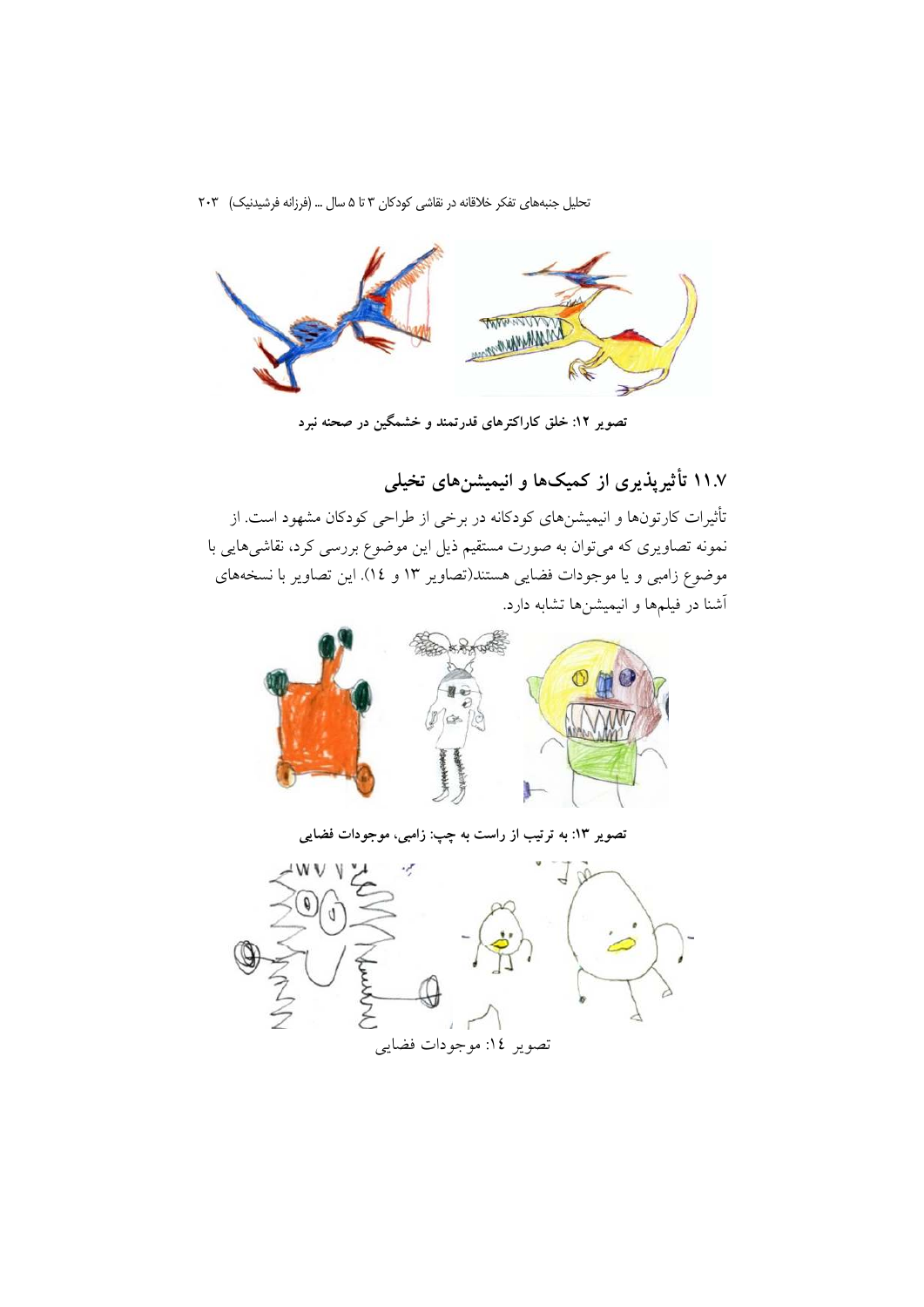## ۸. نتیجه گیری

نقاشی زبانی است که کودک از طریق آن احساس و اندیشه خود را بیان میکند. یافتههای پژوهش حاکی از آن است که کودکان به دلیل داشتن اندیشه جهت داده نشده و همچنین به دلیل وجود دیدگاههای بدیع در هنگام نقاشی، استفادهای مبتکرانه از رنگ و خط، ترسیم شکلها و نهایتاً رساندن منظور خود دارند. در واقع همین خلاقیت، نه تنها در شکل بصری، بلکه به صورت کلی در مفهوم کار نیز ایجاد می شود.

عدم تفکیک میان انسان و حیوان، حشرات و اشیا، تجسم ویژگی های انسانی برای آنها، عدم وفاداری به دنیای واقعی(عدم بازنمایی دنیای واقعی) طرح موجودات کاملاً خیالی و یا حیوانات منقرض شده، افزودن ویژگیهای خاص به حیوانات (موش بالدار، گربه سه چشم، ببر سه پا) زاویه دید بدیع(طراحی صورت شیر و ماهی از روبرو، نهنگ به شکل عمودي)، تأثير يذيري از كميكها و انيميشها(زامبيها، موجودات فضايي)، عدم وفاداري به بازنمایی و تلاش در بیان احساس با استفاده از خطوط، رنگها و نقاط، وفاداری به تخیل و برداشت و احساس شخصی به جای تلاش برای بازنمایی واقعیت بیرونی، نمود نشاط و شادی در تصاویر، تمامی اینها نشانگر آن است که کودکان در این سن، بیش از آنکه به بازنمایی دنیای بیرون وفاداری نشان دهند، درگیر دنیای ذهنی و درونی و برداشت احساسی و تخیلی خود بوده و در پی بیان اندیشه خویش از طریق خط و رنگ با نگاهی تازه و بدیع و شیوههایی خلاقانه هستند. در جدول شماره چهار، نتایج بحث به تفکیک به همراه نمونههای مورد بررسی ارائه شده است:

| تصوير | نام و ویژگیهای<br>كاراكتر                                                          | مضمون                              |  |
|-------|------------------------------------------------------------------------------------|------------------------------------|--|
|       | –بچه کوچولوي پرنده<br>-ترسیم خود به شکل<br>پرنده<br>–ترسیم دایناسور به شکل<br>خو د | عدم تفكيك<br>میان انسان و<br>حيوان |  |

جدول شماره ۴– توصیف ویژگی های خلاقانه آثار مورد بررسی(مأخذ:نگارنده)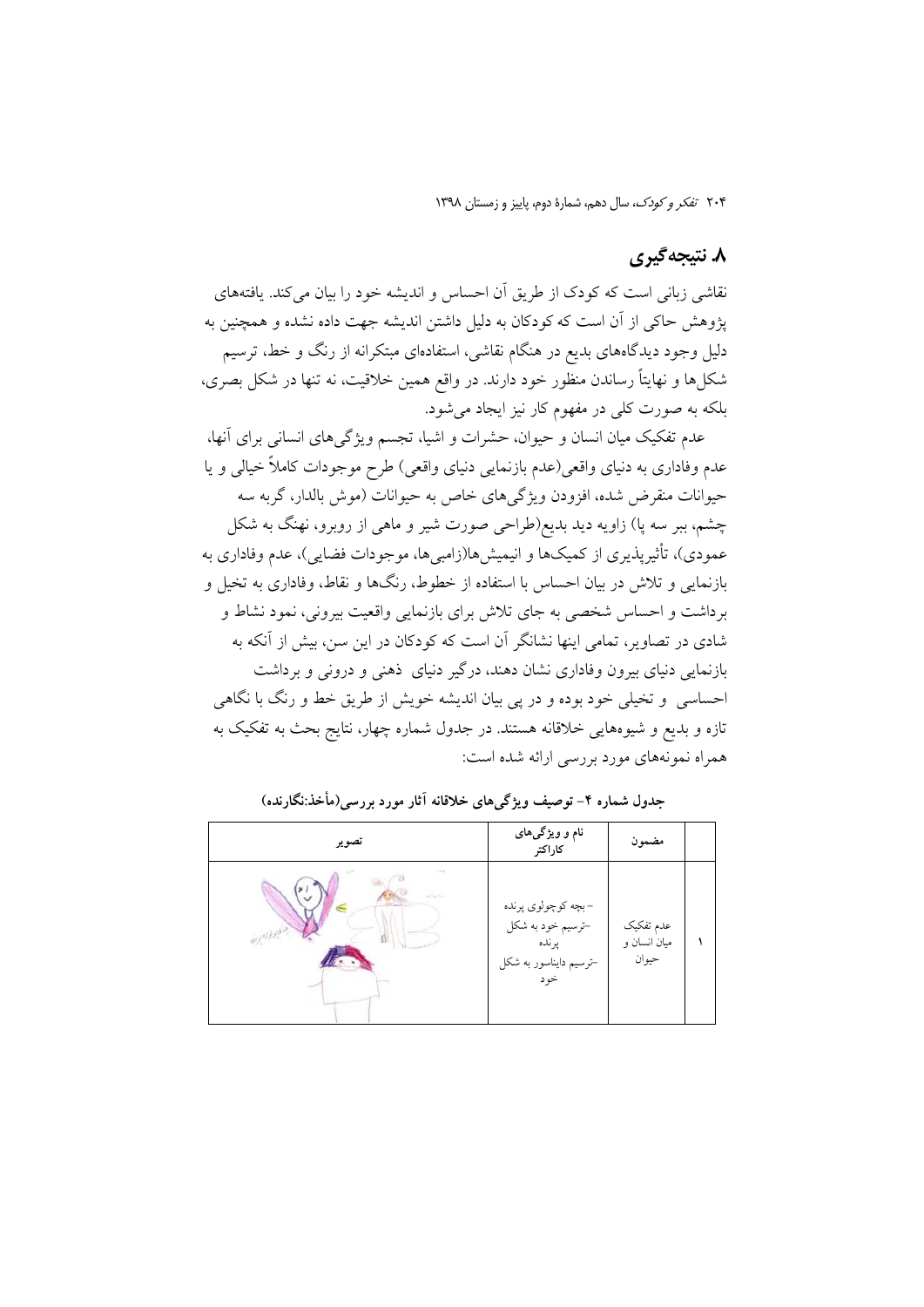|    | – مورچه بالدار                                                                                                              | عدم تفكيك<br>ميان حيوان و<br>حشرات      | ۲ |
|----|-----------------------------------------------------------------------------------------------------------------------------|-----------------------------------------|---|
|    | – ترسیم اَینه جادو<br>– دريا<br>– لولو<br>به جای حیوان                                                                      | عدم تفكيك<br>میان اشیا و<br>حيوانات     | ٣ |
|    | – فاقد نام<br>خاقد شكل مشخص<br>– فاقد هويت خاص                                                                              | موجودات فاقد<br>نام                     | ۴ |
|    | – عدم وفاداری ایشان به<br>واقعیت بیرونی<br>– تکیه بر تخیل و<br>احساس دروني<br>-وفاداری ذهنیت به جای<br>الگوبرداری از واقعیت | عدم وفاداري<br>به بازنمایی و<br>تلاش    | ۵ |
|    | – موش بالدار<br>-گربه سه چشم<br>– ببر سه پا                                                                                 | افزودن<br>ويژگيهاي<br>خاص به<br>حيوانات | ۶ |
| 40 | -نهنگ به صورت<br>عمودي<br>-صورت شير از روبرو<br>–صورت ماهي از روبرو<br>-فیلی که حیوانات را<br>خورده                         | زاويه ديد بديع                          | ٧ |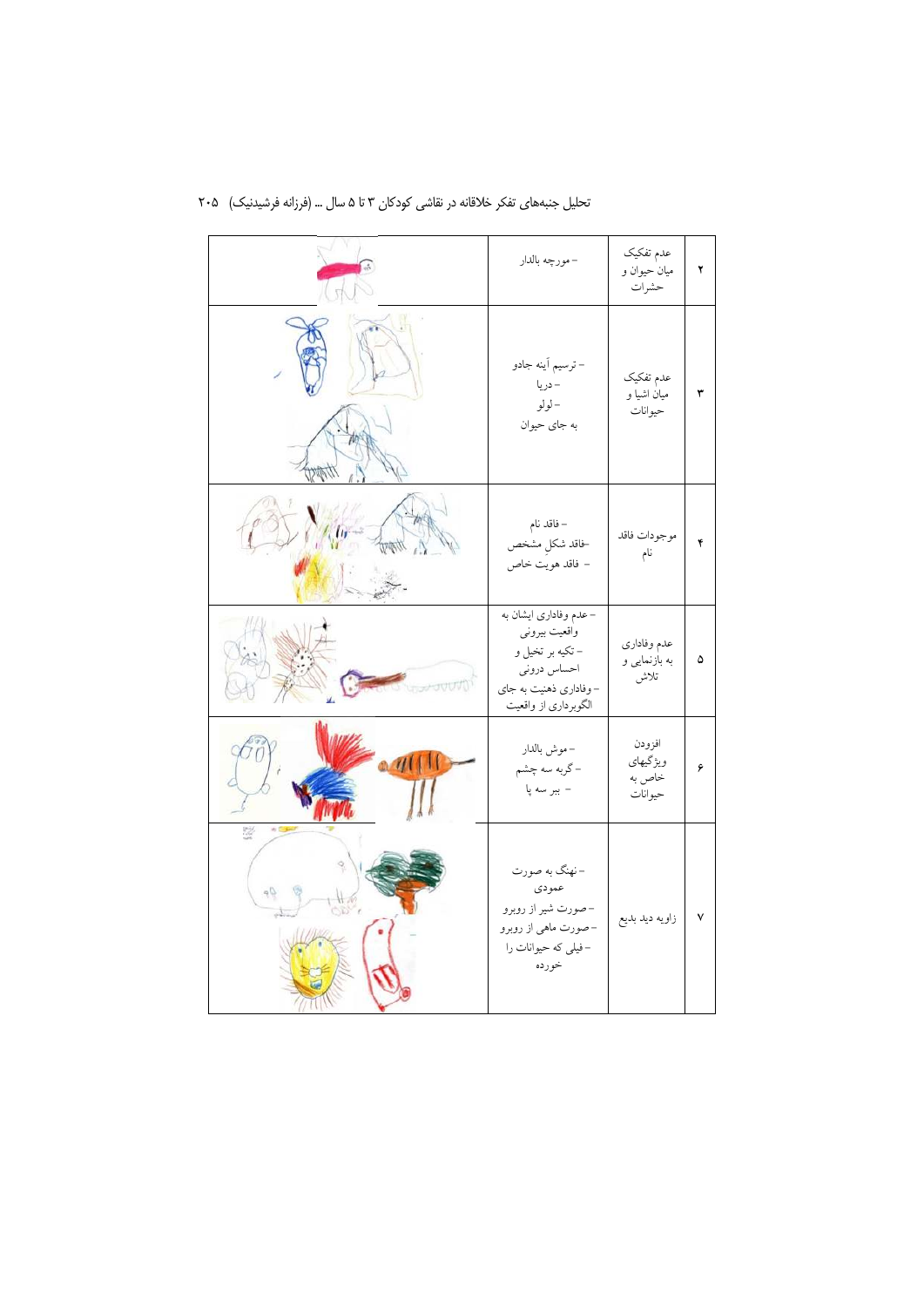۲۰۶ تفکر و کودک، سال دهم، شمارهٔ دوم، پاییز و زمستان ۱۳۹۸

| $\mathcal{L}$ | حتفاوت از دنیای<br>واقعیت، متکی بر احساس<br>و ذهنیت و استفاده از<br>رنگهاي خالص:گوسفند<br>سیاه، هشتپای رنگارنگ                                | استفاده خلاقانه<br>از رنگها  | ٨  |
|---------------|-----------------------------------------------------------------------------------------------------------------------------------------------|------------------------------|----|
|               | – استفاده از لبخند در<br>تمامی آثار حتی حیوانات<br>درنده واستفاده از<br>رنگهای شاد و شکلهای<br>رقصان: دايناسور، هشت-                          | نمود نشاط در<br>نقاشى كودكان |    |
|               | -خلق كاراكترهاي<br>قدرتمند و خشمگین<br>استفاده از کلاه، توجه به<br>مدل مو، ابروها و بيني و<br>استفاده از تاج و لباس:<br>هشتپا، شیر و دایناسور | شخصيت-<br>پردازي             | ١. |
|               | – زامبی<br>- موجودات فضايي                                                                                                                    | تأثيرپذيري از<br>کمیکها و    | ۱۱ |

#### كتابنامه

آیزنک، مایکل دبلیو (١٣٧٥). روانشناسی شادی (حقایق و افسانهها)، ترجمه: مهرداد فیروزبخت، تهران: انتشارات بدر. افسرپور، علی(١٣٩٥). طراحی گرافیک برای تبلیغات، تهران: نشر فاطمی. افضل طوسی، عفتالسادات، طاهری،محبوبه(١٣٩١).«استعاره تصویری، تجلی خلاقیت در تبلیغات تجاری»، نشریه نامه هنرهای تجسمی و کاربردی، دوره ۵، شماره ۱۰. صص ۱۲۱–۱۰۷. اکبرحلوایی، اعظم (۱۳۸۵). «نقاشی کودکان را جدی بگیریم»، رشد آموزش هنر، سال چهارم، شماره ٦، صص ١٢- ١٧. برون، سارا و دیگران (۱۳۹۲). «تأثیر آموزش حل خلاق مسأله بر مؤلفههای خلاقیت دانش آموزان»، نشريه ابتكار و خلاقيت در علوم انساني،دوره دوم، شماره ٤، صص ٥٥ تا ٧١. بهرامی، هادی.(۱۳۷۲). کاربرد بالینی و تشخیص آزمونهای فرافکنی شخصیت، تهران: نشر دانا. پاشا، حسن(۱۳۷۲). «مروری بر کارکردهای نقاشی کودک»، مجله رشد معلم، شماره ۹۳. صص ۲۸–۳۳.